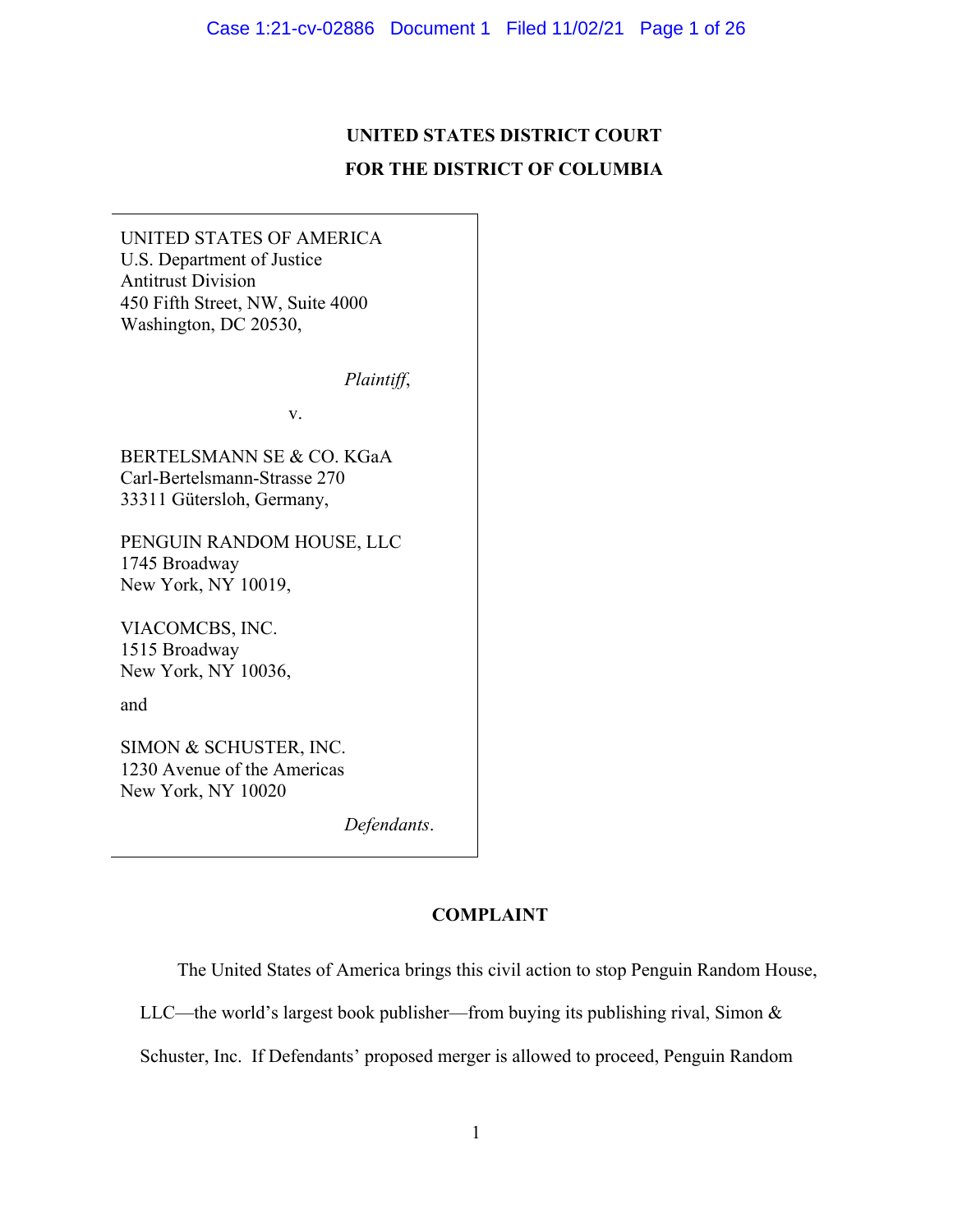#### Case 1:21-cv-02886 Document 1 Filed 11/02/21 Page 2 of 26

House would be, by far, the largest book publisher in the United States, towering over its rivals. The merger would give Penguin Random House outsized influence over who and what is published, and how much authors are paid for their work. The deal, which was arranged by the two publishers' parent companies, Bertelsmann SE & Co. KGaA, ("Bertelsmann") and ViacomCBS, Inc. ("ViacomCBS"), would likely harm competition in the publishing industry and should be blocked. The United States alleges as follows:

## **INTRODUCTION**

1. Authors are the lifeblood of book publishing. Without authors, there would be no stories; no poetry; no biographies; no written discourse on history, arts, culture, society, or politics. In the words of Penguin Random House's U.S. CEO, "[B]ooks have the power to sustain us, particularly in challenging times . . ." Penguin Random House's Global CEO put it more simply, "Books matter . . ."

2. Penguin Random House's proposed acquisition of Simon & Schuster would result in substantial harm to authors, particularly authors of anticipated top-selling books. Today, Penguin Random House and Simon & Schuster compete vigorously to acquire publishing rights from authors and provide publishing services to those authors. This competition has resulted in authors earning more for their publishing rights in the form of advances (*i.e.*, upfront payments made to authors for the rights to publish their works), and receiving better editorial, marketing, and other services that are critical to the success of their books. In 2020 alone, publishers paid authors over \$1 billion in advances. Authors rely on these advances to fund their writing and pay their bills.

3. Penguin Random House is the world's largest book publisher, and Simon & Schuster is the fourth-largest U.S. book publisher. Together their U.S. revenues would be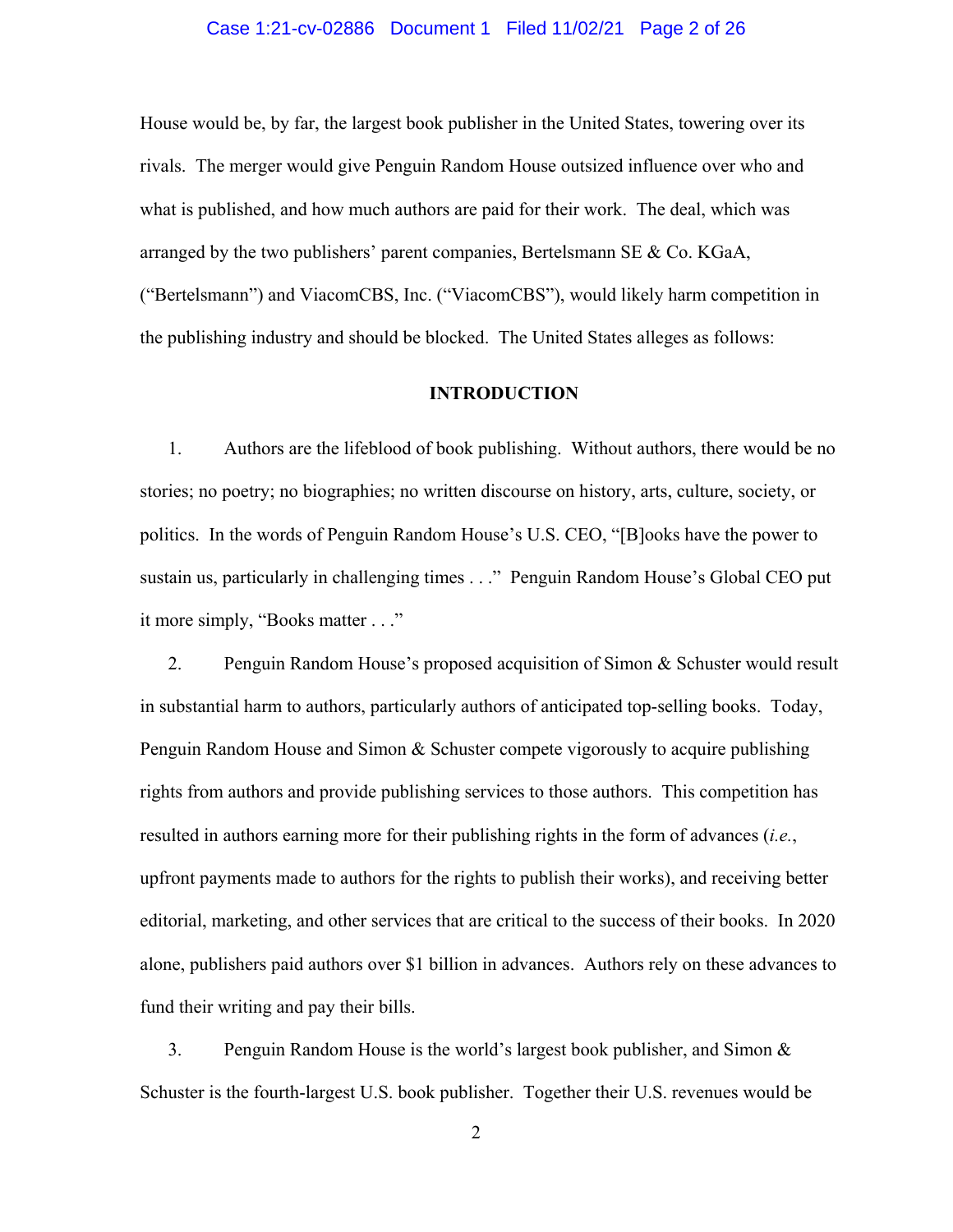#### Case 1:21-cv-02886 Document 1 Filed 11/02/21 Page 3 of 26

twice that of their next closest competitor. Indeed, one of Penguin Random House's strategic goals for the merger is to "cement Penguin Random House as #1 in the U.S."

4. Penguin Random House and Simon & Schuster are two of what the industry calls the "Big Five" U.S. publishers.<sup>1</sup> The Big Five and their predecessors have long dominated the U.S. publishing market. In evaluating a potential acquisition of Simon & Schuster, a Bertelsmann board presentation characterized the U.S. publishing industry as an "oligopoly" of Penguin Random House and "only 4 further large publishers."

5. Publishing is a risky business. Only a fraction of books published become commercially successful. Publishers pay significant advances to authors whose books they expect will have commercial success. In most cases, the advance represents an author's total compensation. One reason the Big Five are able to offer authors higher advances than smaller publishers is because they can spread the costs—and risks—of their investment over a larger number of books and authors. They also are able to offer authors the extensive editorial, production, marketing, and publicity support generally needed to produce a topselling book, and the sales and distribution networks necessary to place books into readers' hands.

6. Publishers other than the Big Five cannot regularly pay the high advances and provide the unique bundle of services needed to secure the publishing rights to anticipated top-selling books and maximize their chances of becoming commercially successful. Simon & Schuster's late CEO likened non-Big Five publishers to "farm teams for authors" from

<sup>1</sup> The other three Big Five publishers are HarperCollins Publishers (which recently acquired Houghton Mifflin Harcourt's trade publishing business for \$349 million), Hachette Book Group (which recently acquired Workman Publishing, one of the largest independently-owned publishers in the U.S.), and Macmillan Publishing Group, LLC.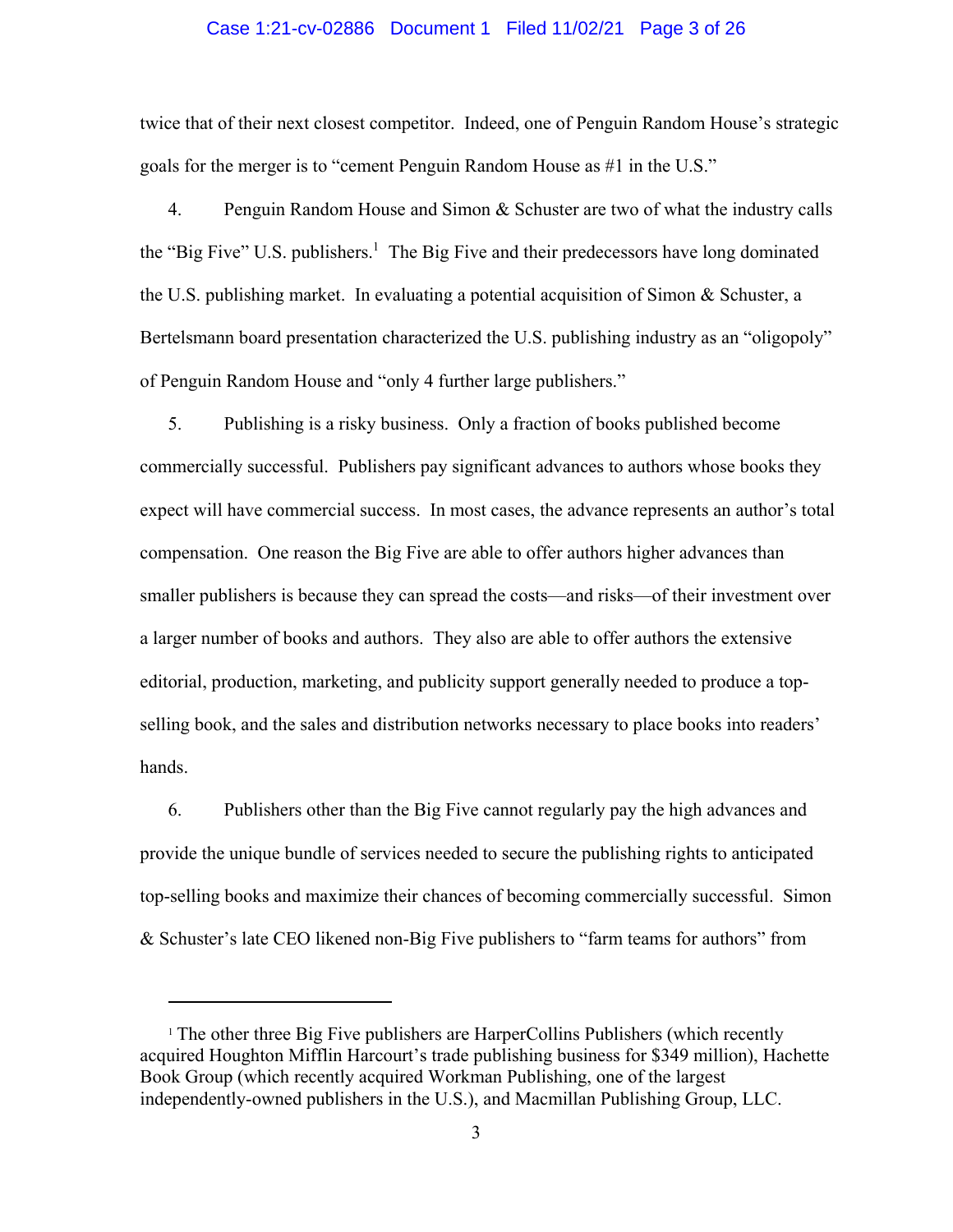#### Case 1:21-cv-02886 Document 1 Filed 11/02/21 Page 4 of 26

which the Big Five could cherry pick talent. In contrast, she described the other Big Five publishers as "our biggest competitors, especially for books by already bestselling authors and celebrities, since they are the most likely to come up with the high advance payments required and are known for their strong editorial and publishing skills."

7. If consummated, this merger would likely result in substantial harm to authors of anticipated top-selling books and ultimately, consumers. Penguin Random House would control close to half of the market for the acquisition of publishing rights to anticipated topselling books. Penguin Random House's next largest competitor would be less than half its size. Post-merger, the two largest publishers would collectively control more than two-thirds of this market, leaving hundreds of authors with fewer alternatives and less leverage. As illustrated by the chart below, when measured by total advances paid to authors for rights to anticipated top-selling books, the combined Penguin Random House-Simon  $\&$  Schuster (shown in dark blue and orange) would far outstrip the remaining Big Five publishers and the largest independent publishers (shown in lighter blue), and enjoy substantial market power in its negotiations with authors: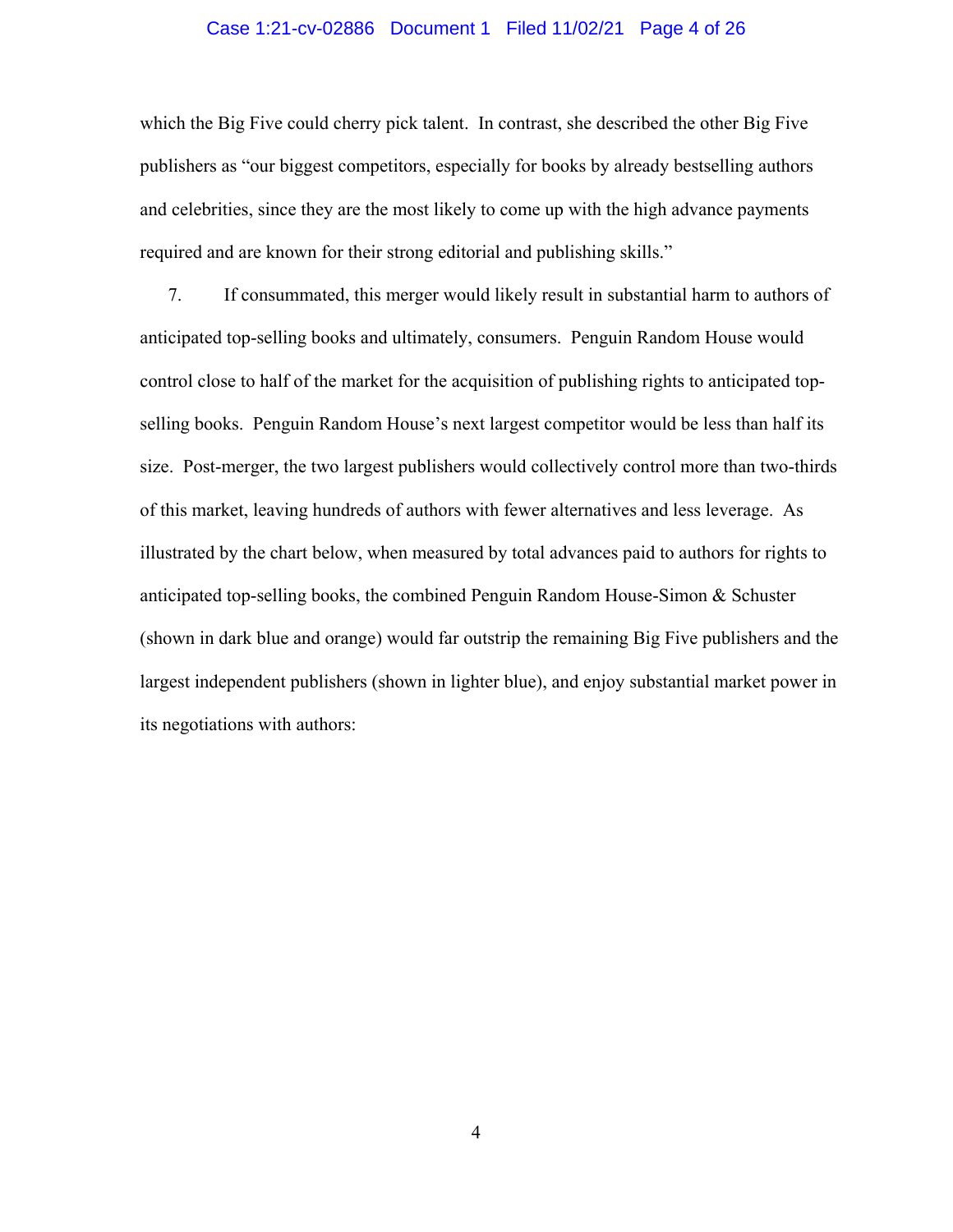#### Case 1:21-cv-02886 Document 1 Filed 11/02/21 Page 5 of 26



8. Penguin Random House and Simon & Schuster compete head-to-head to acquire publishing rights to hundreds of books every year, and this competition has resulted in substantial benefits for authors of anticipated top-selling books. Penguin Random House and Simon & Schuster are frequently invited by agents to bid in auctions for the rights to these books, and they are often the final two bidders. Competition between Penguin Random House and Simon & Schuster has resulted in higher advances, better services, and more favorable contract terms for authors.

9. The proposed merger would eliminate this head-to-head competition, enabling the merged firm to pay less and extract more from authors who often work for years at their craft before producing a book. As a senior Penguin Random House executive remarked to a colleague: "I would not want to be a big author at Simon & Schuster now . . ." The colleague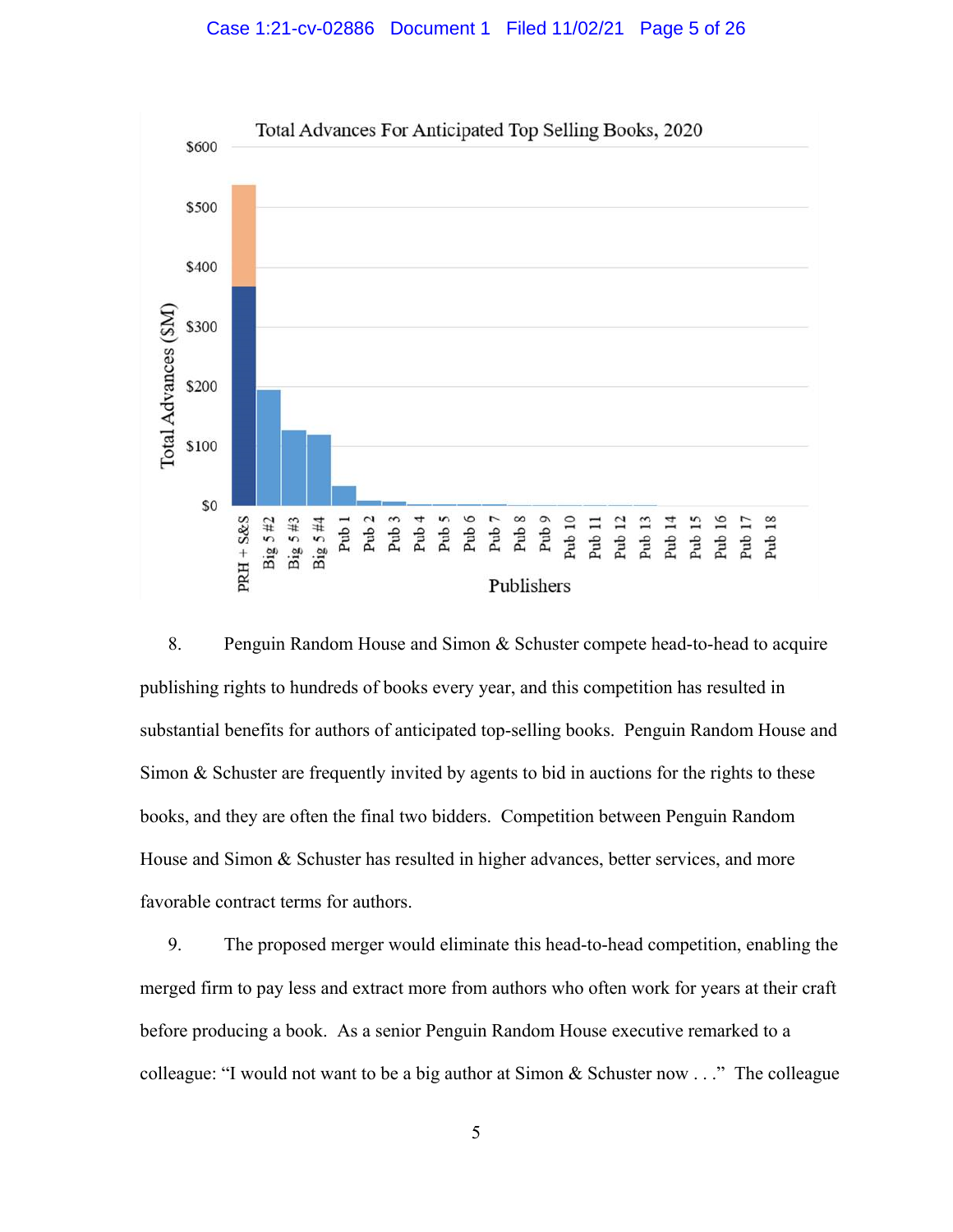### Case 1:21-cv-02886 Document 1 Filed 11/02/21 Page 6 of 26

responded, "I agree. Especially when the price tag [for acquiring Simon & Schuster] is going to be so high." By harming authors, the merger is also likely to harm consumers. Penguin Random House's Global CEO has recognized the principle that reducing author pay means "[f]ewer authors will be able to make a living from writing" which, in turn, "will have an impact on the output." By reducing author pay, this merger would make it harder for authors to earn a living by writing books, which would, in turn, lead to a reduction in the quantity and variety of books published.

10. There is no reason to accept the harm to competition threatened by this merger. Although Defendants have publicly suggested that the merger is necessary to create a stronger counterweight to Amazon, Penguin Random House's Global CEO privately admitted that he "never, never bought into that argument" and that one "[g]oal" after the merger is to become an "[e]xceptional partner" to Amazon.

11. Penguin Random House and Simon & Schuster both recognized that a merger of their companies would give rise to substantial antitrust risk. When Simon & Schuster announced that it was up for sale in March 2020, its current CEO wrote to one of its bestselling authors: "I'm pretty sure that the Department of Justice wouldn't allow Penguin Random House to buy us, but that's assuming we still have a Department of Justice." That same month, the Chairman of Bertelsmann, Penguin Random House's parent, acknowledged that Penguin Random House posed greater "antitrust risks" than any other potential buyer of Simon & Schuster. As a consequence of that risk, Bertelsmann understood that it would have to pay a significant premium over other bidders to acquire Simon  $\&$  Schuster.

12. Authors and consumers should not be asked to bear the risk and suffer the harm from this anticompetitive merger. For the reasons set forth in this Complaint, Penguin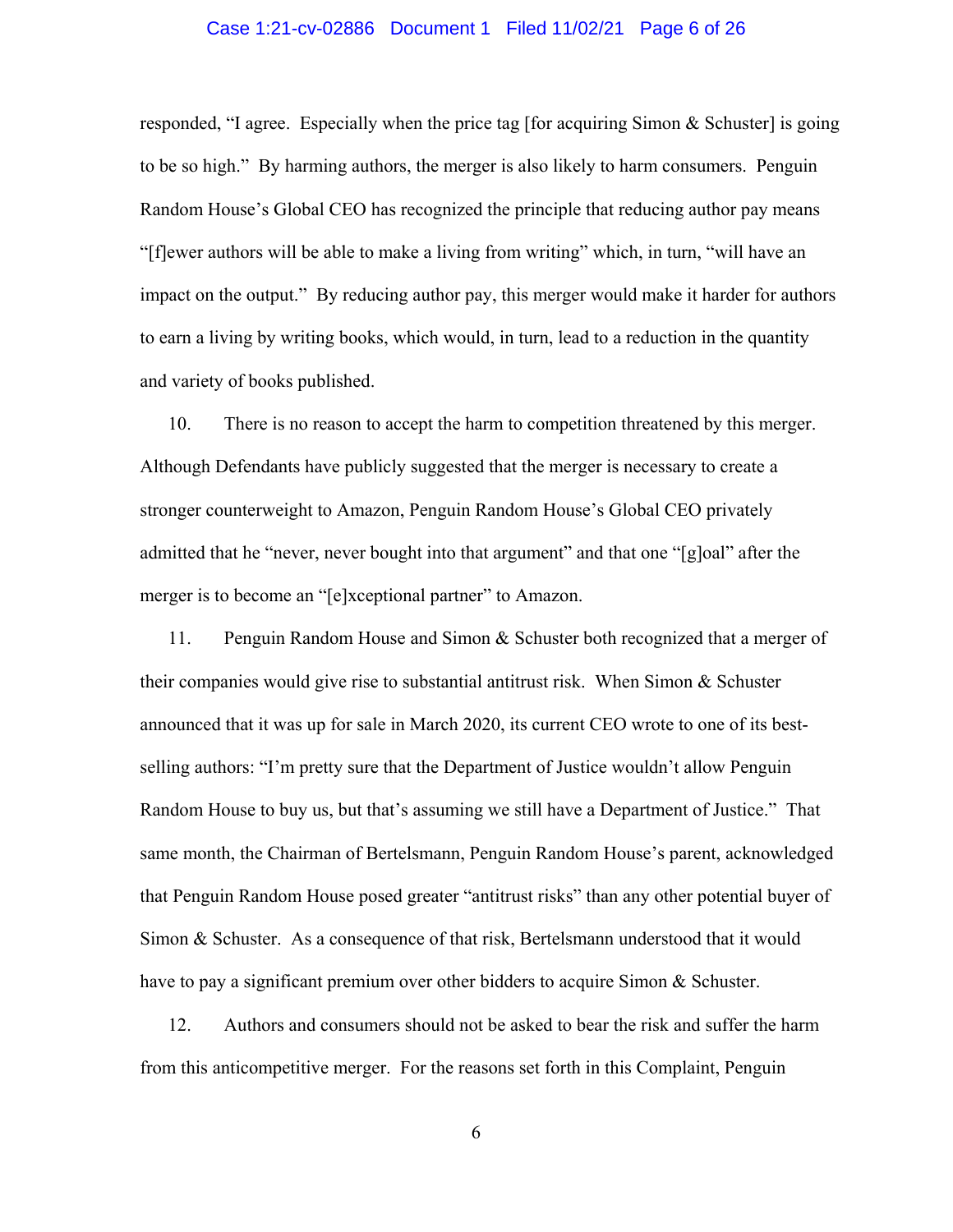Random House's proposed acquisition of Simon & Schuster is likely to substantially lessen competition in violation of Section 7 of the Clayton Act and should be enjoined.

#### **JURISDICTION AND VENUE**

13. The United States brings this action under Section 15 of the Clayton Act, as amended, 15 U.S.C § 25, to prevent and restrain Defendants from violating Section 7 of the Clayton Act, 15 U.S.C. § 18. This Court has subject matter jurisdiction over this action under Section 15 of the Clayton Act, 15 U.S.C § 25, and 28 U.S.C. §§ 1331, 1337(a), and 1345.

14. Defendants Penguin Random House and Simon & Schuster are engaged in interstate commerce and in activities substantially affecting interstate commerce. Penguin Random House and Simon & Schuster acquire publishing rights from authors and provide publishing services, including editing, marketing, sales, and distribution of general trade books, to authors throughout the United States.

15. This Court has personal jurisdiction over each Defendant. Bertelsmann and ViacomCBS have consented to personal jurisdiction in this District. Penguin Random House and Simon & Schuster also are corporations that transact business within this District through, among other things, their acquisition of content from and provision of publishing services to authors.

16. Venue is proper in this District under Section 12 of the Clayton Act, 15 U.S.C. § 22, and 28 U.S.C. § 1391.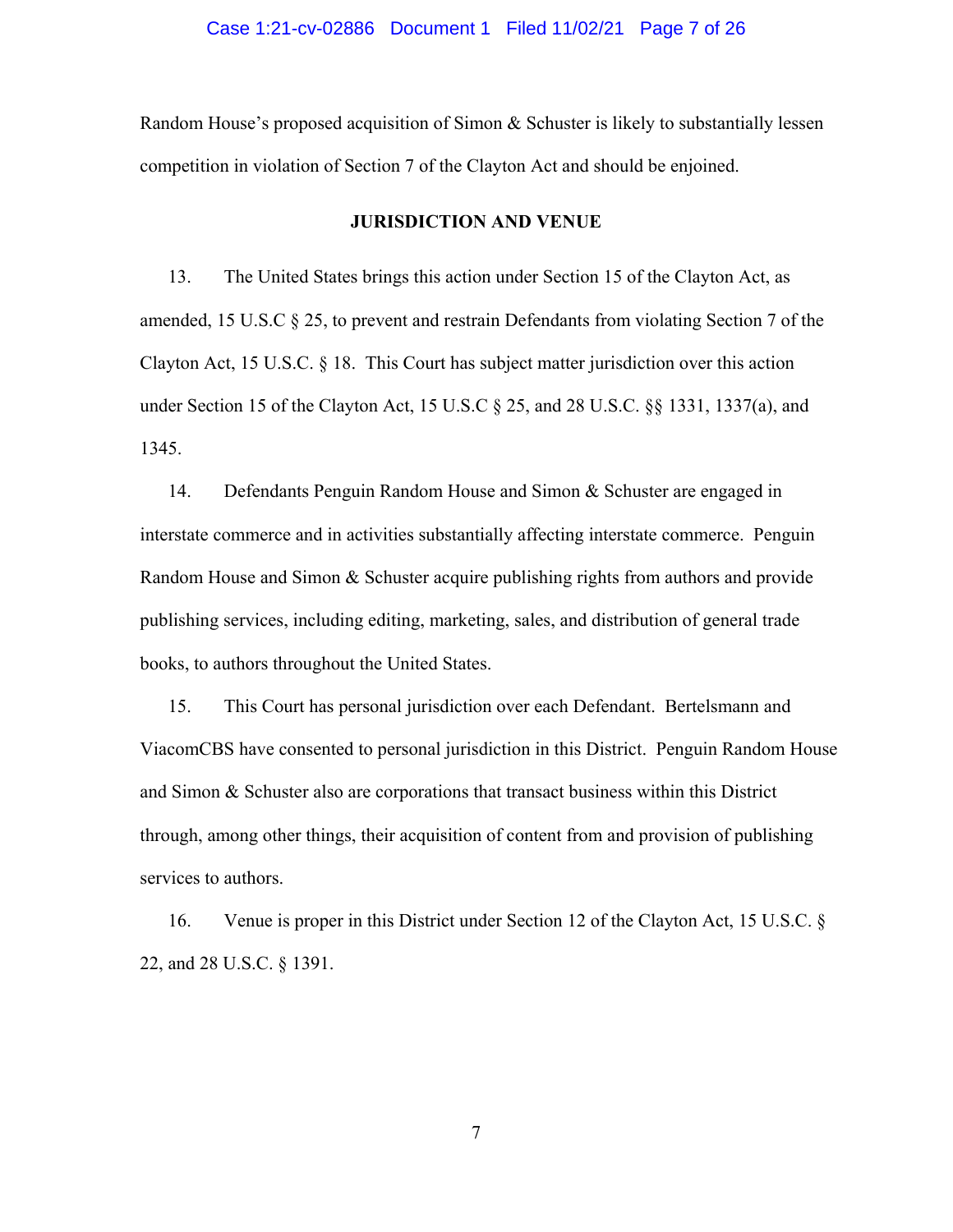#### **DEFENDANTS AND THE PROPOSED TRANSACTION**

17. Bertelsmann is an international media and services company, headquartered in Gütersloh, Germany. Bertelsmann has numerous subsidiaries, including Penguin Random House and the Bertelsmann Printing Group, a major supplier of book printing services in the United States.

18. Penguin Random House is headquartered in New York, New York. Penguin Random House was formed from the 2013 merger of Penguin and Random House, which were founded in 1935 and 1927, respectively. Penguin Random House has more than 90 U.S. imprints (a trade or brand name for a specific group of editors, such as Doubleday), across seven publishing groups. Penguin Random House is the largest U.S. trade book publisher. It publishes over 2,000 new titles every year in the U.S. In addition to publishing, Penguin Random House sells distribution services to third-party publishers. In 2020, Penguin Random House earned over \$2.4 billion in U.S. publishing revenues.

19. ViacomCBS is an international media and entertainment company, headquartered in New York, New York. ViacomCBS's assets include the Paramount film and television studios, the CBS television network, cable networks, streaming services, and Simon & Schuster.

20. Simon & Schuster, headquartered in New York, New York, is a wholly-owned subsidiary of ViacomCBS. Founded in 1924, Simon & Schuster is the fourth-largest U.S. trade book publisher. It has over 30 U.S. imprints across three publishing groups and publishes over 1,000 new titles annually in the U.S. In 2020, Simon & Schuster earned over \$760 million in U.S. publishing revenues.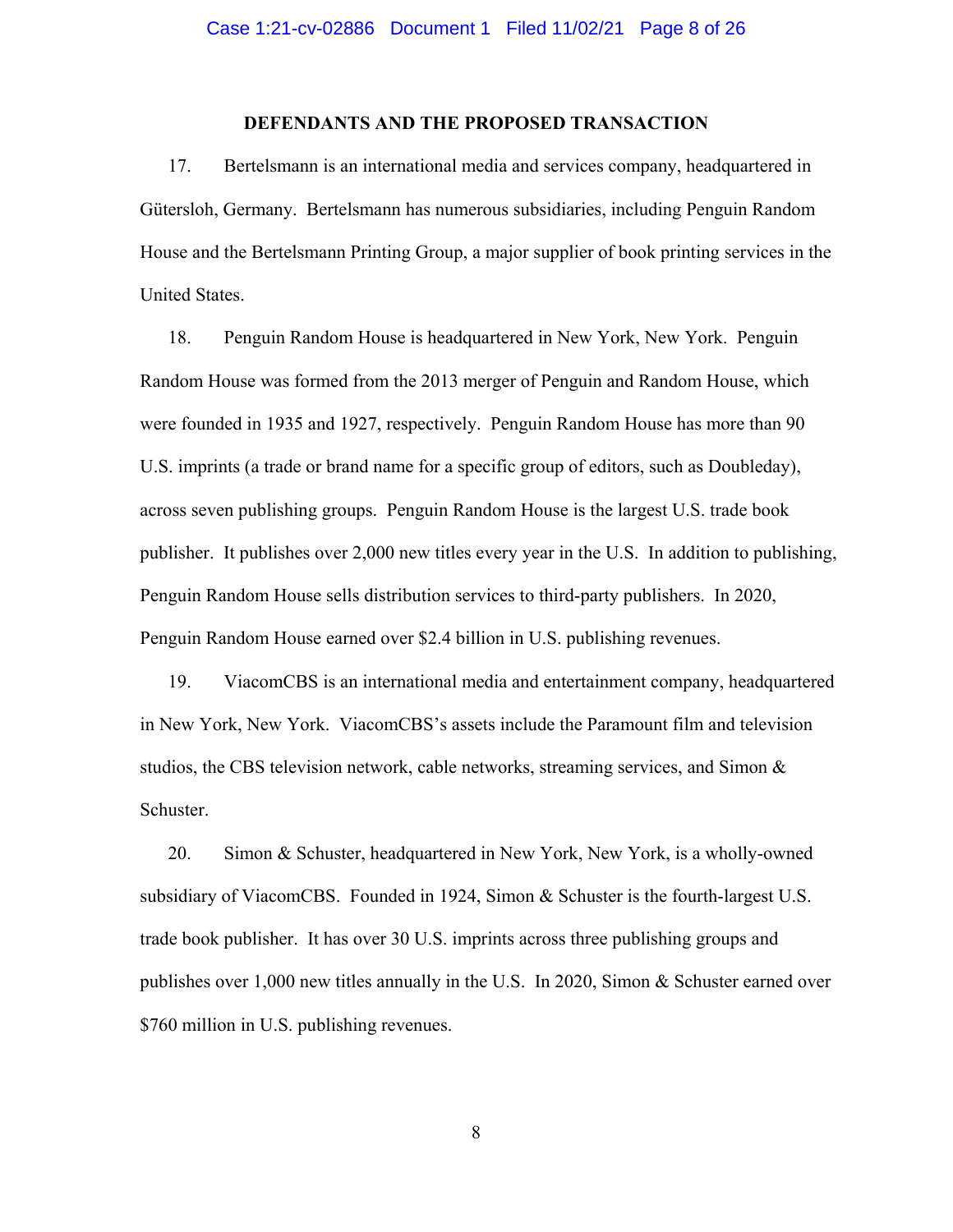21. On November 25, 2020, Bertelsmann and ViacomCBS announced that Penguin Random House would acquire Simon & Schuster from ViacomCBS in an all-cash deal valued at approximately \$2.175 billion.

## **BACKGROUND**

#### **A. U.S. General Trade Book Publishing**

22. The term "general trade books" (hereinafter "books") is widely used in the publishing industry and refers to books that are published for wide public consumption, including both fiction and a variety of non-fiction such as biographies, cookbooks, travel guides, and self-help books. It does not include, for example, academic texts or professional manuals. Bringing a book to market in the United States requires the participation of many different entities, including authors and their agents, publishers, printers, distributors, wholesalers, retailers, and ultimately, readers.

23. Book publishing is a collaborative effort between authors and publishers. An author writes a manuscript or proposal for a book and generally hires an agent to solicit competing bids from publishers and negotiate a license for the book's publishing rights with the winning bidder. The licenses obtained by publishers generally include the right to publish a book in various formats (print, e-book, audiobook) within a particular geographic area. Publishers compete for these rights on a number of different dimensions. In addition to paying authors advances and royalties, publishers provide editorial, design, marketing, publicity and other services to authors. Publishers also arrange for printing and distribution of books to wholesalers and retailers.

24. Authors are compensated in the form of an advance and royalties. An advance is essentially an up-front payment of royalties expected to accrue from future sales of the book.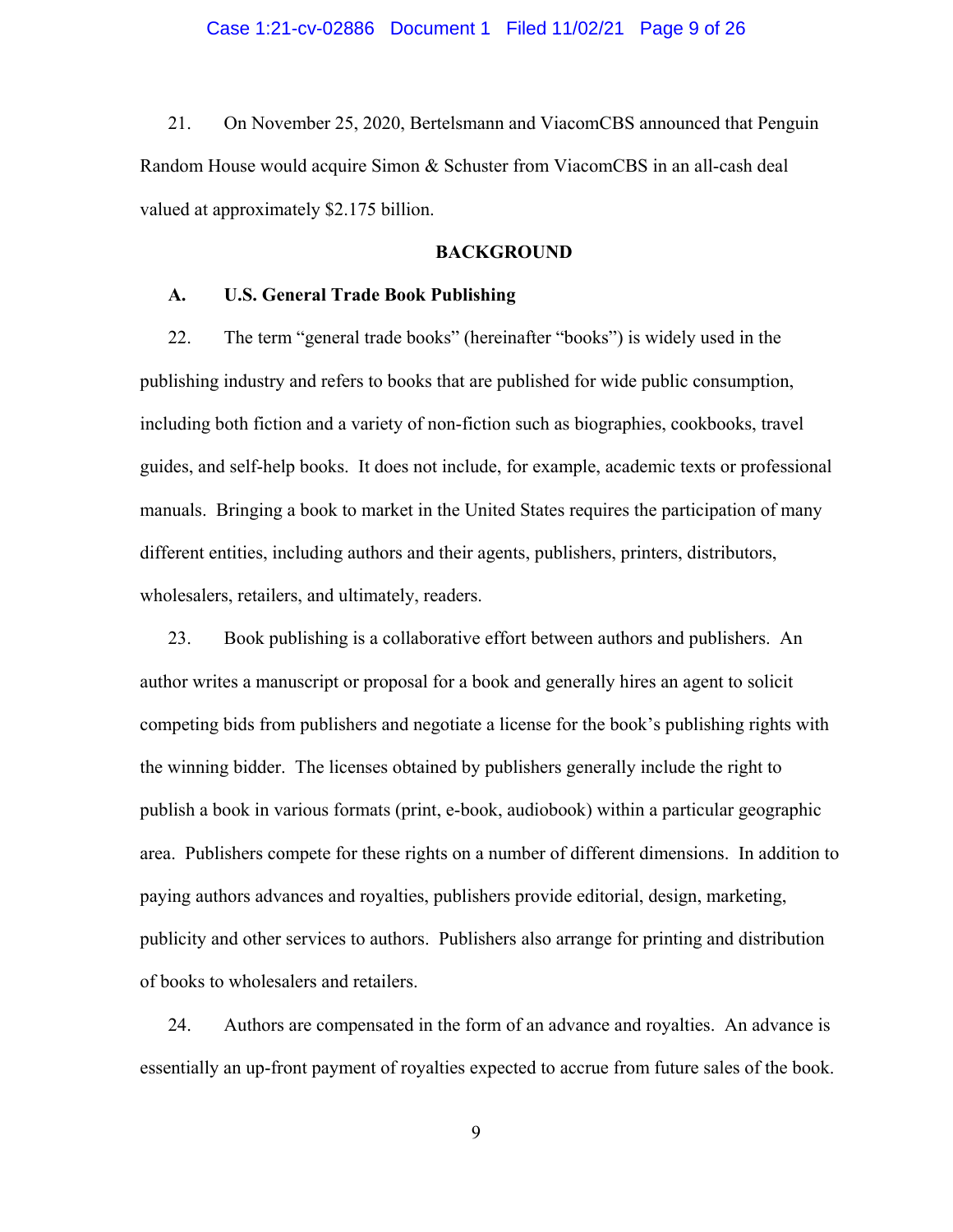#### Case 1:21-cv-02886 Document 1 Filed 11/02/21 Page 10 of 26

The royalty rate is a fixed percentage of sales that is set by the publisher and is rarely negotiated. If a book "earns out" by earning royalties that exceed the amount of the advance, the author receives additional payments from further sales at the agreed upon royalty rate. Most authors do not earn out their advance and thus their advance generally constitutes their entire earnings from their book. Consequently, the key financial determinant in most negotiations is the size of the advance and its payout structure (*e.g.,* the number of installments the advance is divided into, and the timing of each such payment).

25. Authors' agents seek to maximize the amount paid to authors for licensing the rights to publish their clients' books. In order to secure the most favorable terms for their clients, agents typically submit a book proposal, which can be a complete manuscript, an outline for a book, or just an idea for a book, to several publishers seeking offers. If there are enough interested publishers, agents can set up a competitive bidding situation such as an auction where multiple publishers bid to acquire the rights to the book.

26. In the United States, books are sold through several retail sales channels, including online retailers such as Amazon, national bookstore chains such as Barnes & Noble and Books-A-Million, independent bookstores such as The Strand and Politics & Prose, bigbox stores such as Target, Walmart and Costco, and specialty retailers such as Anthropologie and Bass Pro Shops. In the United States, books also are sold to retailers and institutional buyers (including schools and libraries) through wholesalers such as Ingram and Readerlink. Publishers set the cover or "list price" of a book and sell the books to retailers at a standard discount from the list price (a little less than half-off for most types of print books). Publishers also may offer retailers marketing and other promotional discounts in addition to the standard discount off of list.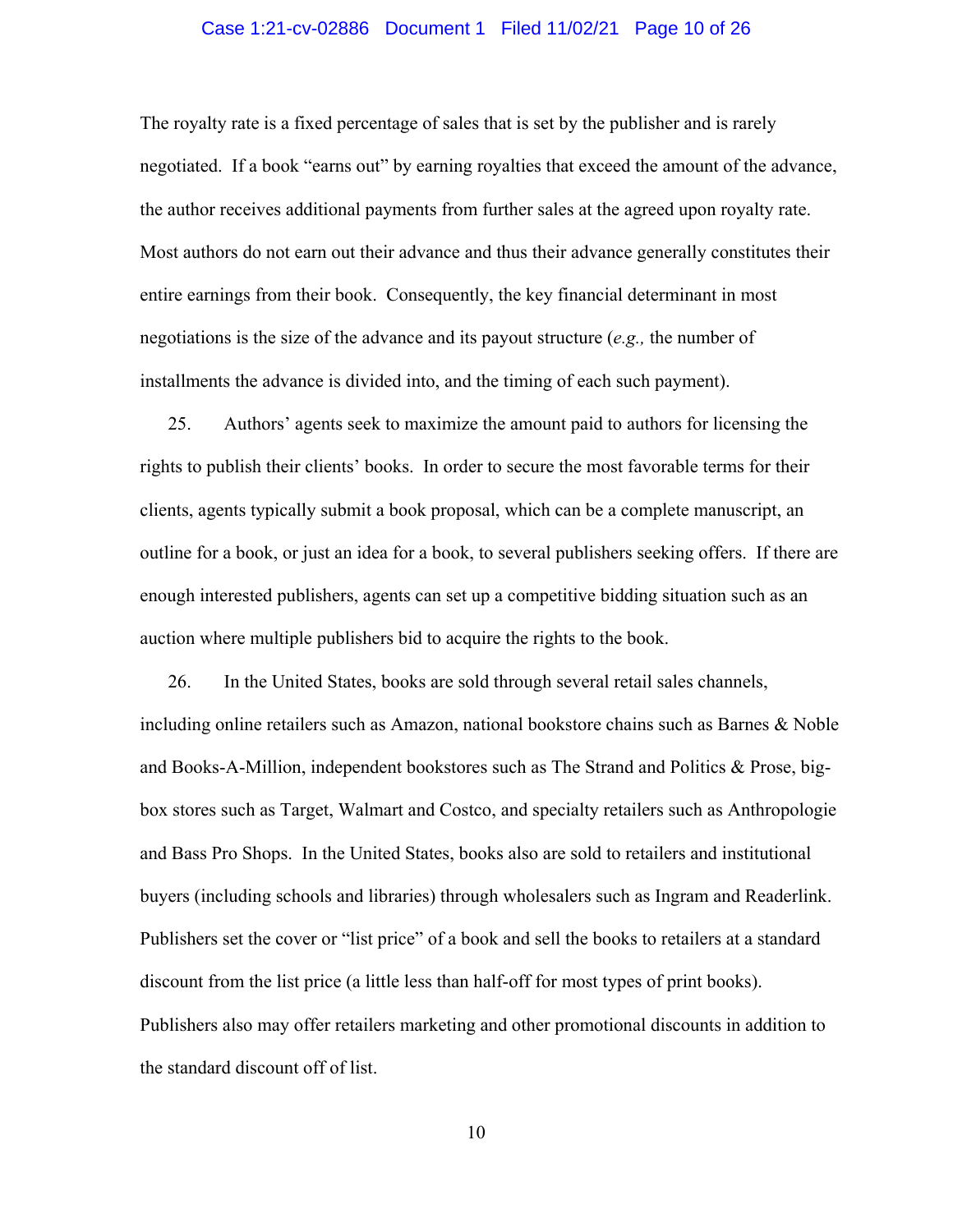## **B. Penguin Random House and Simon & Schuster are Two of the Big Five Book Publishers in the United States**

27. The book publishing market in the United States is dominated by the Big Five publishers. In the words of Simon & Schuster's former CEO, the Big Five are one another's "biggest competitors." In addition to strong editorial and publishing capabilities, the Big Five generally offer larger marketing and promotional budgets, and employ dedicated teams of sales representatives who service retailers and promote an author's books.

28. In order to solicit the most attractive bids for their clients, authors' agents typically submit manuscripts to some or all of the Big Five publishers—especially Penguin Random House, which has, by far, the largest number of imprints and publishes the most new books in the United States. Authors generally choose to work with a publisher they believe will bring them the best chance of success, usually based on a combination of advance and other financial terms and, as Simon & Schuster's former CEO put it, "editorial match, a feel the editor and [publishing] house understands what they are writing, and publishing vision as to how to bring the book to market and create an audience for it."

# **C. Smaller Publishers are Limited in their Ability to Compete Effectively with the Big Five**

29. Smaller publishers lack the resources and capabilities of the Big Five publishers, and thus they are limited in their ability to compete for the publishing rights to anticipated top-selling books. Smaller publishers typically have smaller "backlists" (*i.e.*, inventories of older titles that continue to generate sales) than the Big Five, which are a critical source of revenue that allow the Big Five to pay more and higher advances to authors. Smaller publishers also lack scale in book sales. With fewer titles to rely on for sales, smaller publishers lack the financial resources to (1) regularly pay the advances required to secure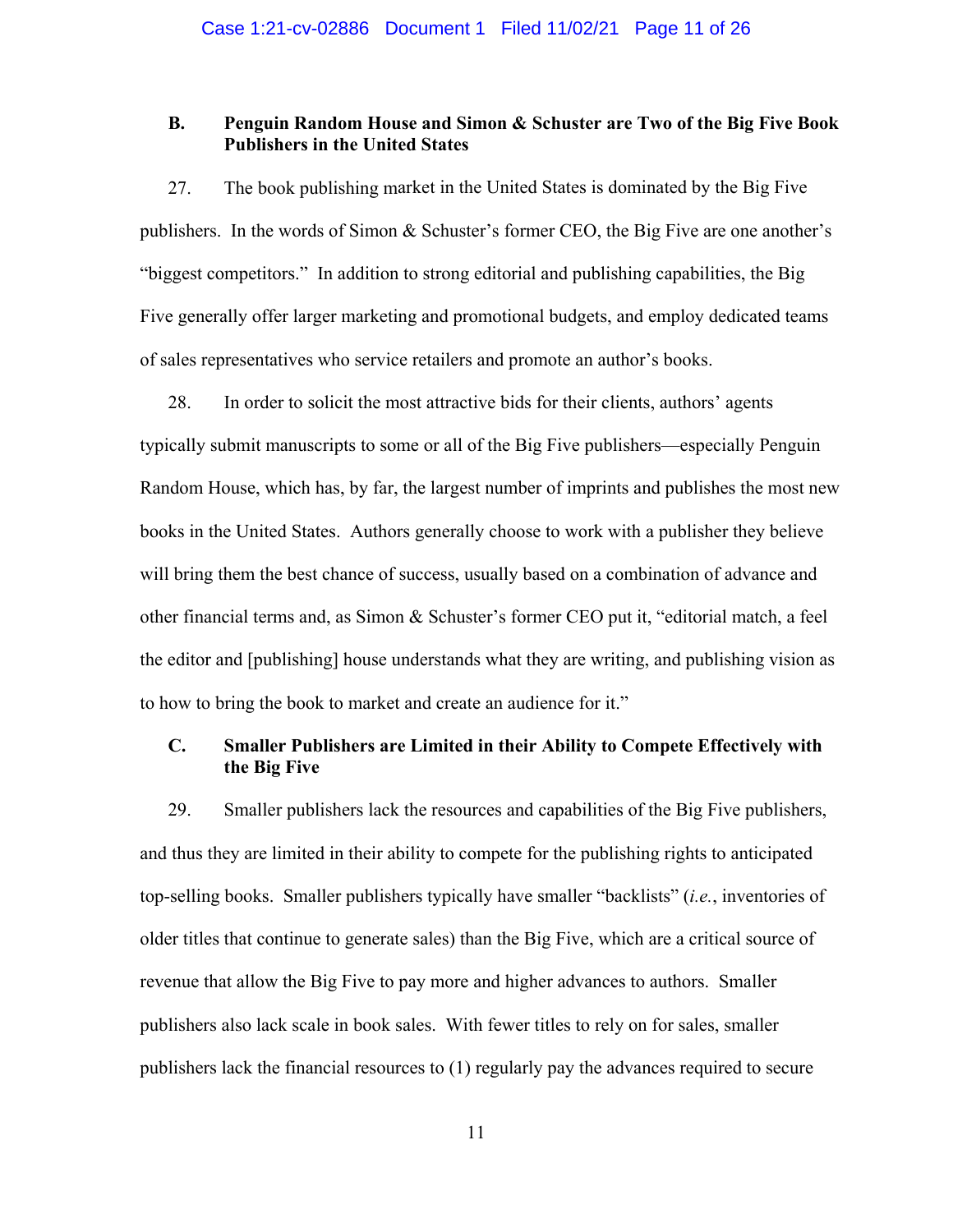## Case 1:21-cv-02886 Document 1 Filed 11/02/21 Page 12 of 26

publishing rights to anticipated top-selling books, and (2) absorb the financial losses from books that do not meet their sales expectations. While smaller publishers occasionally win auctions for anticipated top-selling books, it is the exception rather than the norm. Smaller publishers typically have lower marketing and promotional budgets, fewer experienced sales representatives, and less robust in-house distribution capabilities compared to the Big Five. Authors of anticipated top-selling books generally seek publishers who have the prestige, reputation, experience, and ability to maximize the book's chances of becoming commercially successful. Therefore, authors of anticipated top-selling books generally do not view smaller publishers as competitively significant options compared to the Big Five.

30. The Defendants recognize that smaller publishers are limited in their ability to compete with the Big Five for the rights to publish anticipated top-selling books. In the words of the late CEO of Simon & Schuster, the "myriad smaller publishers" in the United States "rarely compete with us in auctions for new properties. Often these publishers become farm teams for authors who then want to move to a larger, more financially stable major publisher."

### **RELEVANT MARKETS**

31. A typical starting point for merger analysis is defining a relevant market, which has both a product and a geographic dimension. Courts define relevant product markets to help determine the areas of competition most likely to be affected by the merger.

32. The proposed acquisition would result in the lessening of competition in each of the two product markets described below. Each of these products constitutes a line of commerce as that term is used in Section 7 of the Clayton Act, 15 U.S.C. §18, and each is a relevant product market in which competitive effects can be assessed. As recognized by the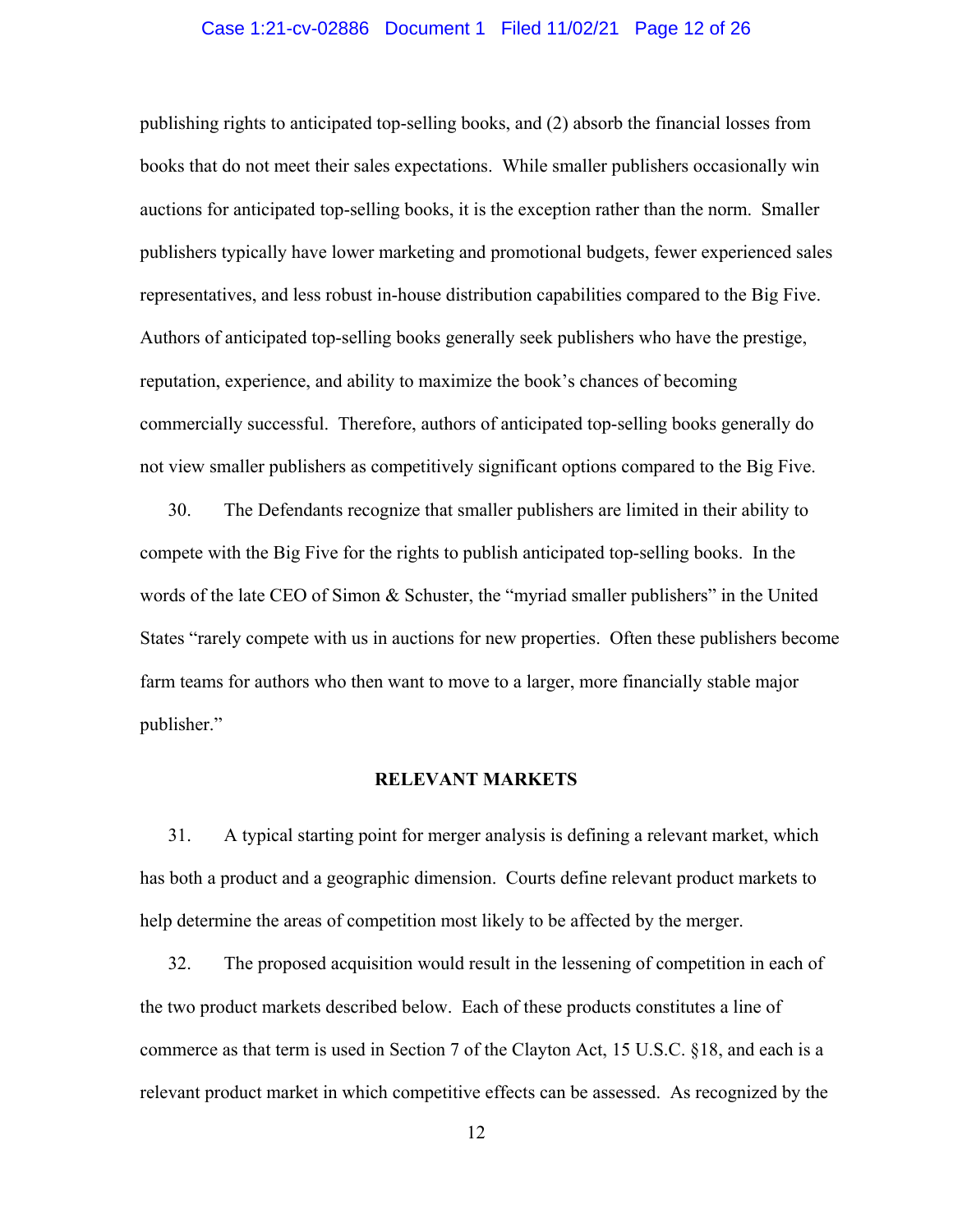## Case 1:21-cv-02886 Document 1 Filed 11/02/21 Page 13 of 26

Supreme Court and the U.S. Department of Justice and Federal Trade Commission *Horizontal Merger Guidelines*, the focus in defining product markets is the extent of substitution in response to changes in price. One tool used to assess substitution in markets composed of buyers of goods is known as the "hypothetical monopsonist" test. This test, as described in the *Horizontal Merger Guidelines*, asks whether a firm that was the only buyer of a product (a hypothetical monopsonist) would profitably impose a price reduction specifically, a small but significant and non-transitory reduction in price (a "SSNRP")—on at least one product purchased by the merging firms in the relevant market. As described below, each relevant product market satisfies this hypothetical monopsonist test.

## **A. Product Markets**

# **1.** *The Acquisition of U.S. Publishing Rights to Books from Authors is a Relevant Product Market*

33. The acquisition of U.S. publishing rights to books from authors (hereinafter referred to as "content acquisition") is a relevant market and line of commerce within the meaning of Section 7 of the Clayton Act. In this market, authors sell the rights to publish their works in the United States, and publishers agree to provide editorial, design, printing, sales and distribution, marketing, publicity, or other services to authors. The market is differentiated, meaning that publishers have differing capabilities and resources they can offer to authors. In addition, advances are individually negotiated, which allows each publisher to bid higher or lower depending on its perception of the competition it faces in seeking to acquire the rights for any given book. A hypothetical monopsonist of the U.S. publishing rights to books would profitably decrease the advances paid to authors by a small but significant, non-transitory amount.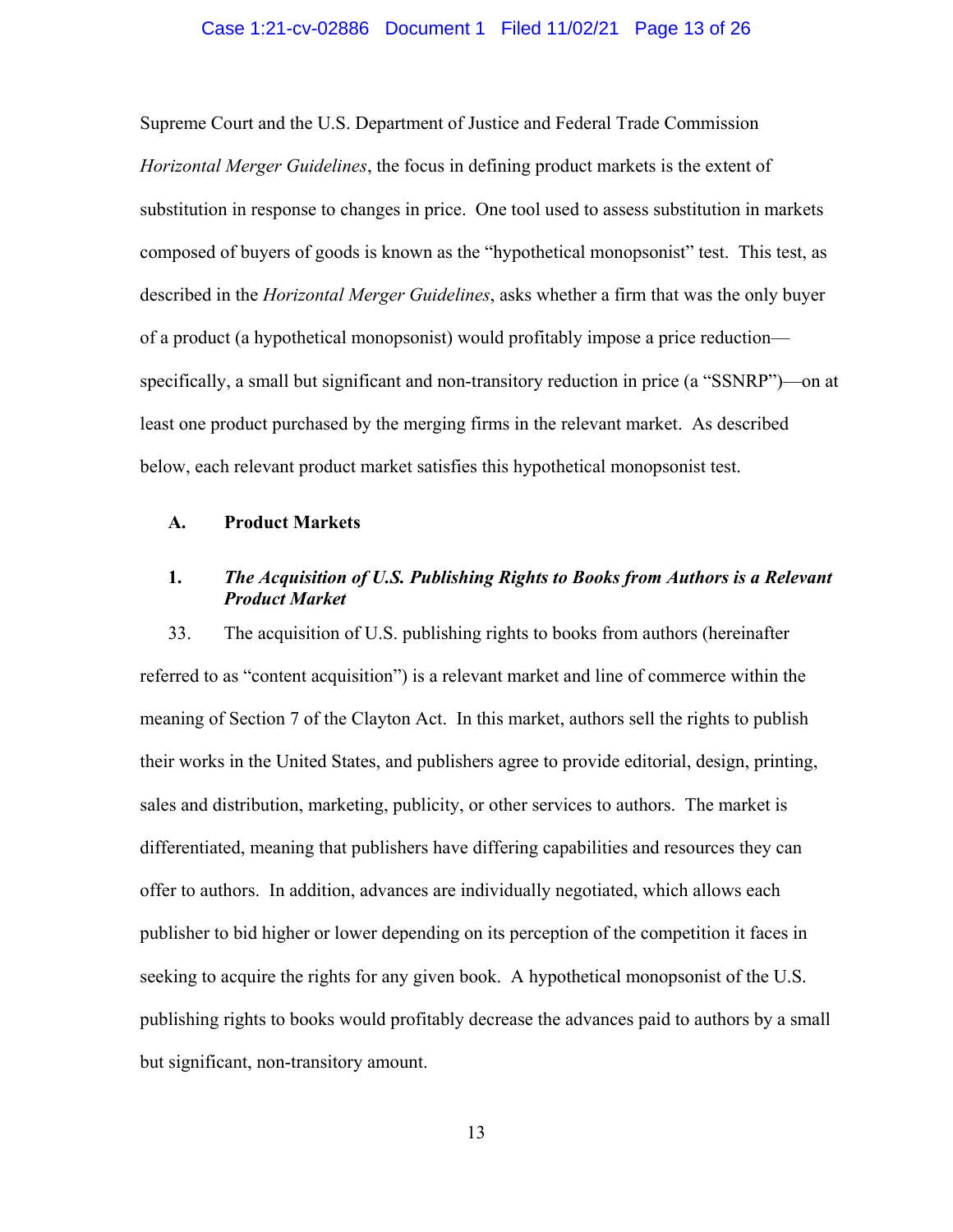#### Case 1:21-cv-02886 Document 1 Filed 11/02/21 Page 14 of 26

34. Self-publishing is not a reasonable alternative for most authors seeking to sell the publishing rights to their books in exchange for an advance. By definition, self-publishing does not pay authors advances, which authors often use to fund their writing. Self-publishing also does not include the breadth of editorial, distribution, and marketing services that are important factors in whether a book will become commercially successful. Indeed, an internal Simon & Schuster document acknowledged that "[s]elf-publishing is not viewed as a threat to [our] core business." Authors of books would not substitute to self-publishing in sufficient numbers to deter a hypothetical monopsonist from imposing a small, but significant, and non-transitory decrease in advances.

35. Some publishers hire authors on a "work-for-hire" basis to draft books conceived of by the publisher, not the author. The publisher, and not the author, owns the publishing rights in a work-for-hire arrangement. Moreover, such authors generally are compensated differently than authors who sell the rights to publish their books in exchange for an advance and royalties. Authors of books would not substitute to work-for-hire arrangements in sufficient numbers to deter a hypothetical monopsonist from imposing a small, but significant, and non-transitory decrease in advances.

# **2.** *The Acquisition of U.S. Publishing Rights to Anticipated Top-Selling Books is also a Relevant Product Market*

36. The acquisition of the U.S. publishing rights to anticipated top-selling books is a relevant product market and line of commerce under Section 7 of the Clayton Act. The market for the acquisition of U.S. publishing rights to anticipated top-selling books is narrower than, and included within, the market for the acquisition of U.S. publishing rights to books.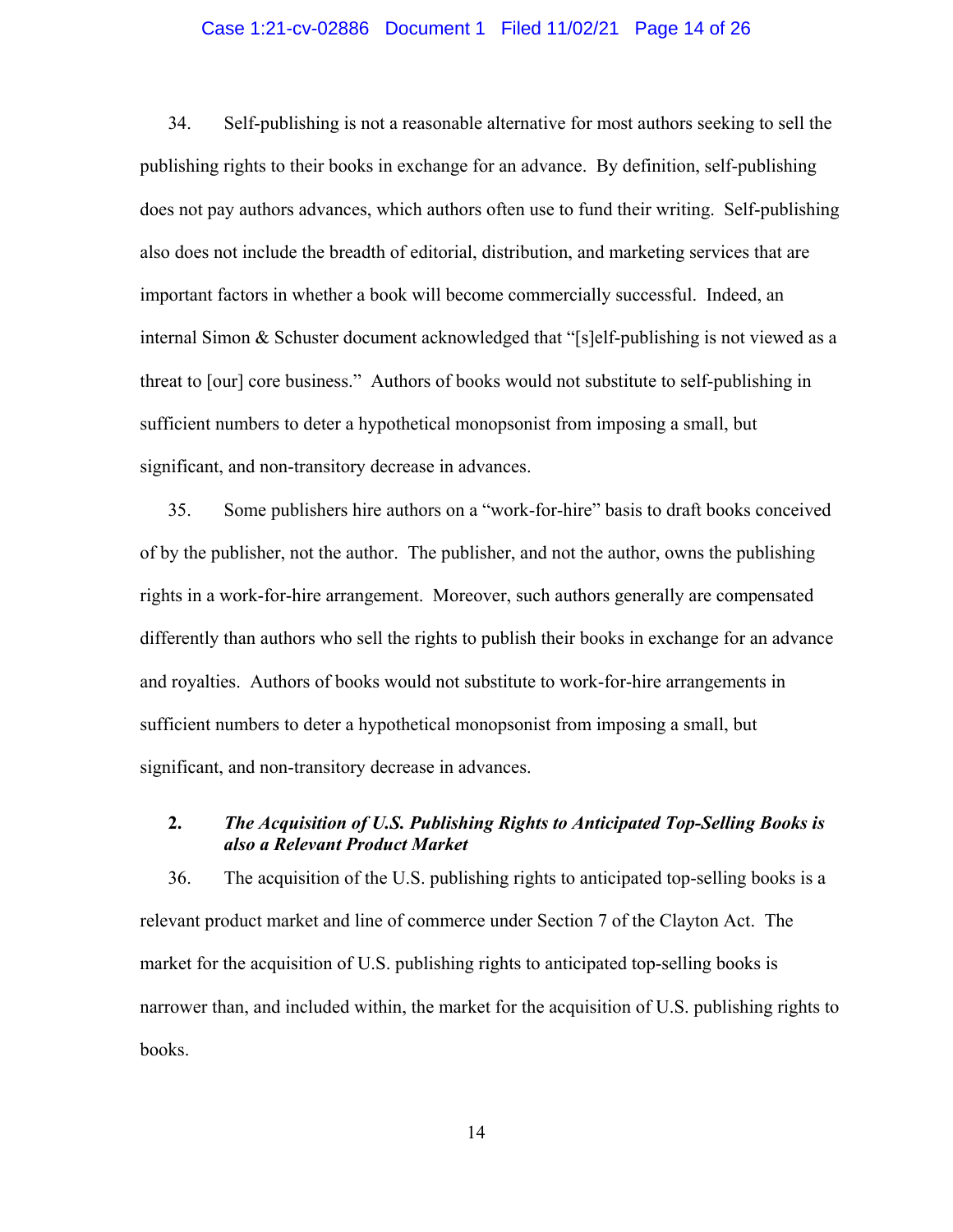#### Case 1:21-cv-02886 Document 1 Filed 11/02/21 Page 15 of 26

37. The authors of anticipated top-selling books generally command higher advances than other authors. Penguin Random House and Simon & Schuster typically require senior executives to review and approve such purchases based on projected profit-and-loss statements ("P&Ls") prepared by editors. These P&Ls include the sales expected to be derived from the book based upon the sales history of comparable books or other works by the same author, production and marketing costs, and the book's expected list price. The higher the anticipated sales, the higher a publisher is generally willing to bid on the advance.

38. It is appropriate to define relevant product markets around purchases made from certain types of sellers, such as authors of anticipated top-selling books. The publishing industry displays the characteristics identified in § 3 of the *Horizontal Merger Guidelines* for when markets may be defined in this way: prices (*i.e.,* advances) are individually negotiated and publishers have information that allows them to identify authors that have fewer competitive options. Publishers know based on experience that if the bidding for a particular book exceeds a certain advance level, they are likely bidding against a limited set of competitors that have the financial wherewithal to pay for the advance, the publishing expertise to attract and serve authors of anticipated top-selling books, and the capability to generate sufficient sales to justify the advance. Publishers take this into account when deciding how much to bid on advances for a particular book. Given the individualized nature of the negotiations, publishers can target authors of anticipated top-selling books by offering lower advances and authors cannot arbitrage to avoid lower advances. As a result, a hypothetical monopsonist of anticipated top-selling books would profitably reduce advances paid to authors of anticipated top-selling by a small but significant, non-transitory amount.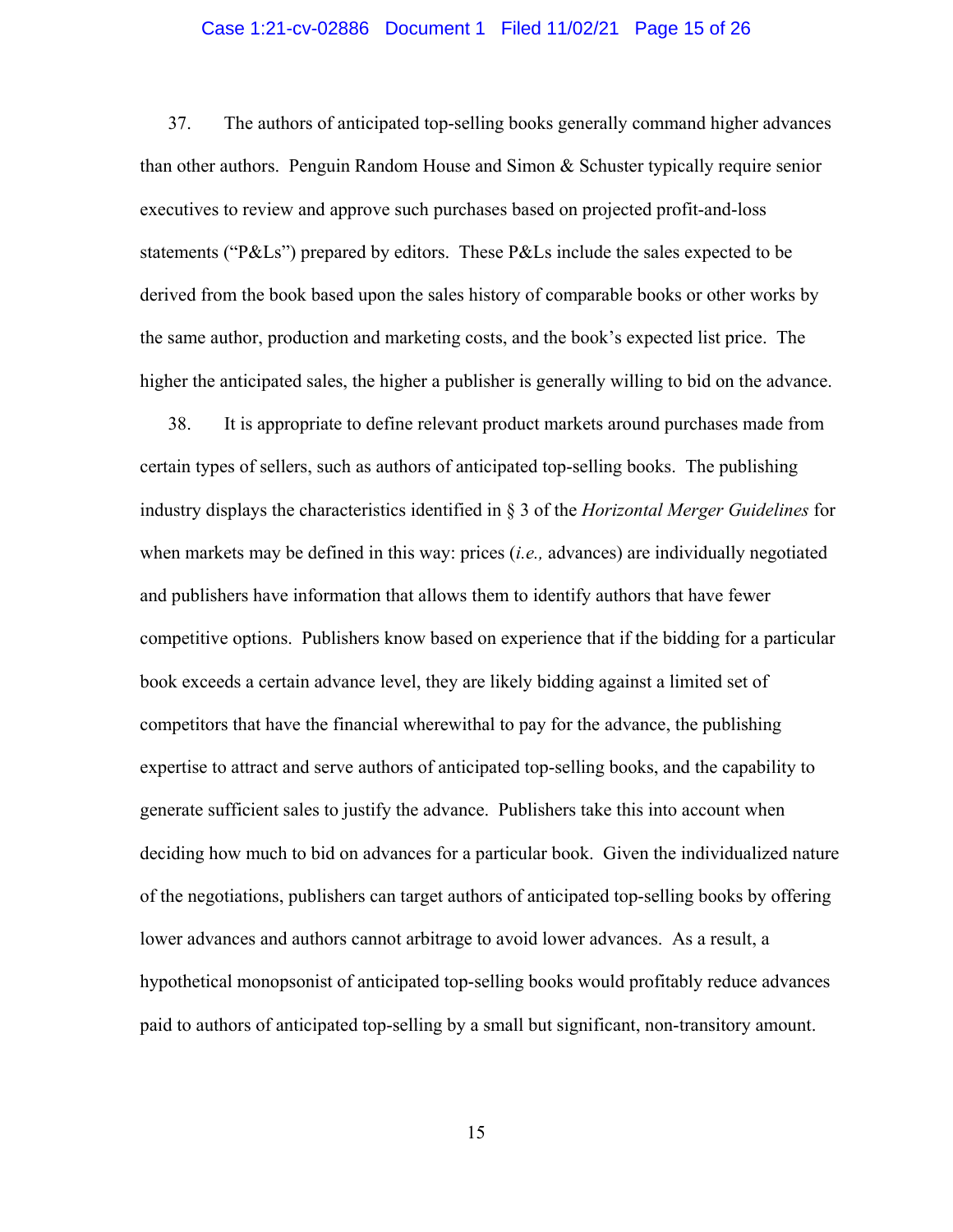#### Case 1:21-cv-02886 Document 1 Filed 11/02/21 Page 16 of 26

39. Self-publishing and work-for hire arrangements are not reasonable alternatives for authors seeking to sell the rights to publish their books in exchange for an advance. As noted above, self-published and work-for-hire authors typically do not receive advances for their work. Moreover, authors who publish their own books retain the publishing rights, while work-for-hire authors do not possess publishing rights to begin with. In other words, neither self-publishing nor work-for-hire arrangements involve the *acquisition* of publishing rights from authors. Not enough authors of anticipated top-selling books would switch to selfpublishing or work-for-hire arrangements to deter a hypothetical monopolist from imposing a small but significant, non-transitory decrease in advances.

## **B. Geographic Markets**

40. Penguin Random House and Simon & Schuster compete to acquire the rights to publish books in the United States. Authors who sell U.S. publishing rights are predominantly located in the United States but can reside anywhere in the world. The market includes publishers who acquire U.S. publishing rights even when those publishers are located outside the U.S. Accordingly, the relevant geographic markets for content acquisition are global.

## **ANTICOMPETITIVE EFFECTS**

41. The proposed merger would eliminate a major competitor to Penguin Random House, already the market leader, and create a firm that controls a substantial share of the relevant markets. The merger would also result in significantly increased concentration in the relevant markets, which have experienced significant consolidation in recent years. Post-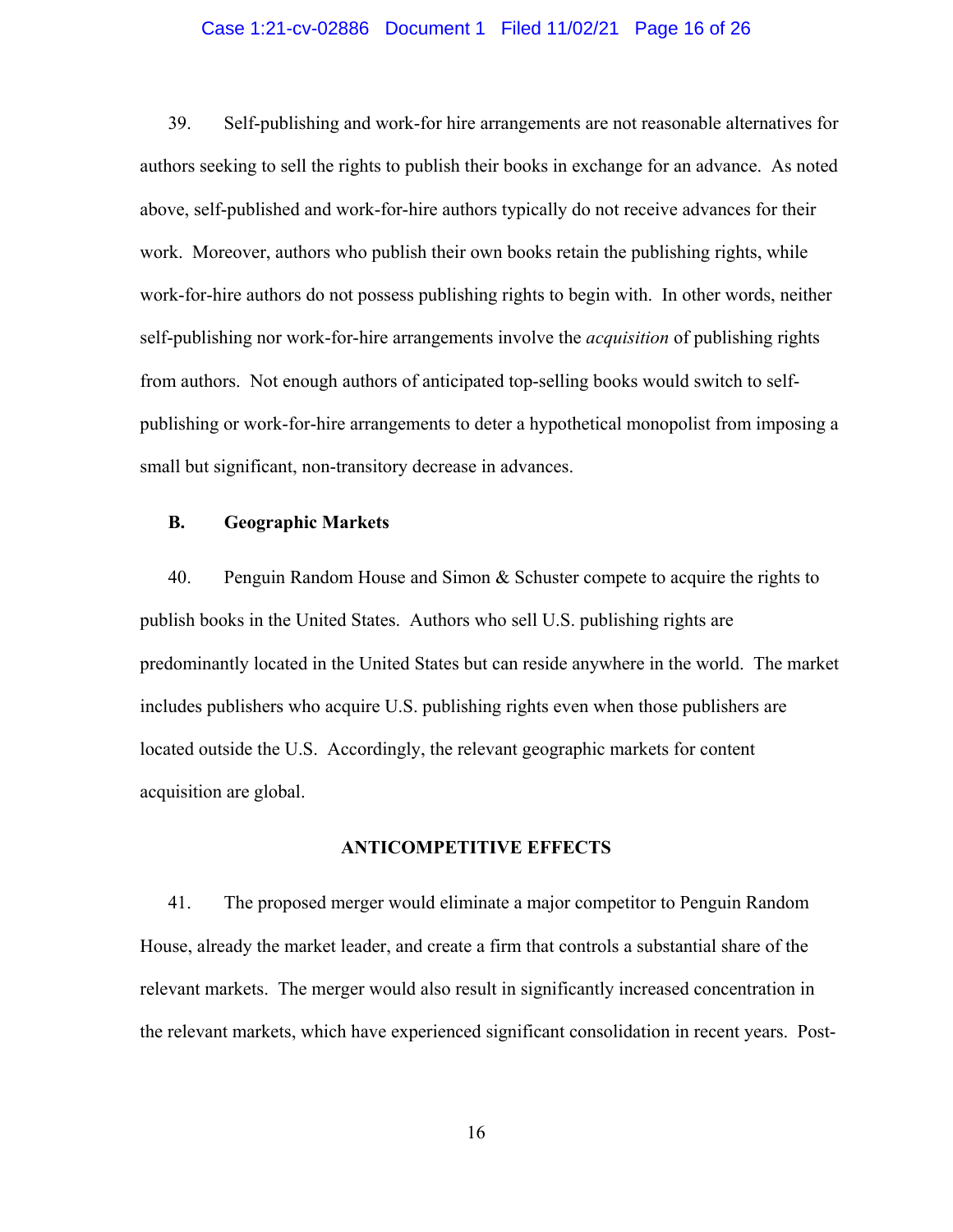#### Case 1:21-cv-02886 Document 1 Filed 11/02/21 Page 17 of 26

merger, the market for the acquisition of U.S. publishing rights to anticipated top-selling books would be highly concentrated.<sup>2</sup> The merger is presumptively unlawful.

# **A. The Proposed Merger Would Eliminate Head-to-Head Competition Between Penguin Random House and Simon & Schuster, Depressing Author Pay and Reducing the Quantity and Variety of Titles Published**

42. If Defendants' proposed merger is allowed to proceed, Penguin Random House would account for close to half of the market for the acquisition of U.S. publishing rights to anticipated top-selling books. Penguin Random House's next largest competitor would be less than half its size. Post-merger, the merged firm and its next largest competitor would account for more than two-thirds of that market.

43. Penguin Random House and Simon & Schuster compete closely to acquire the rights to anticipated top-selling books. They almost always are invited to bid in auctions for anticipated top-selling books, are often the top two bidders, and frequently lose to each other. For example, in September 2019, after learning that Simon & Schuster lost an auction to Penguin Random House, Simon & Schuster's then-President and current CEO wrote to his boss: "This was the third [book] we lost this week to PRH [and] . . . [t]here may have been a fourth."

44. The head-to-head competition between Defendants has allowed authors of anticipated top-selling books to secure higher advances and other favorable terms. For

<sup>&</sup>lt;sup>2</sup> To measure market concentration, courts often use the Herfindahl-Hirschman Index ("HHI") as described in § 5.3 of the *Horizontal Merger Guidelines*. HHIs range from 0 in markets with no concentration to 10,000 in markets where one firm has 100 percent market share. Under the *Horizontal Merger Guidelines*, when a merger increases the HHI in any market by more than 200 and results in an HHI above 2,500, the market is "highly concentrated" and the transaction is presumed to be anticompetitive. Here, the proposed merger would create a highly concentrated market for the acquisition of U.S. publishing rights to anticipated top-selling books and is presumptively anticompetitive.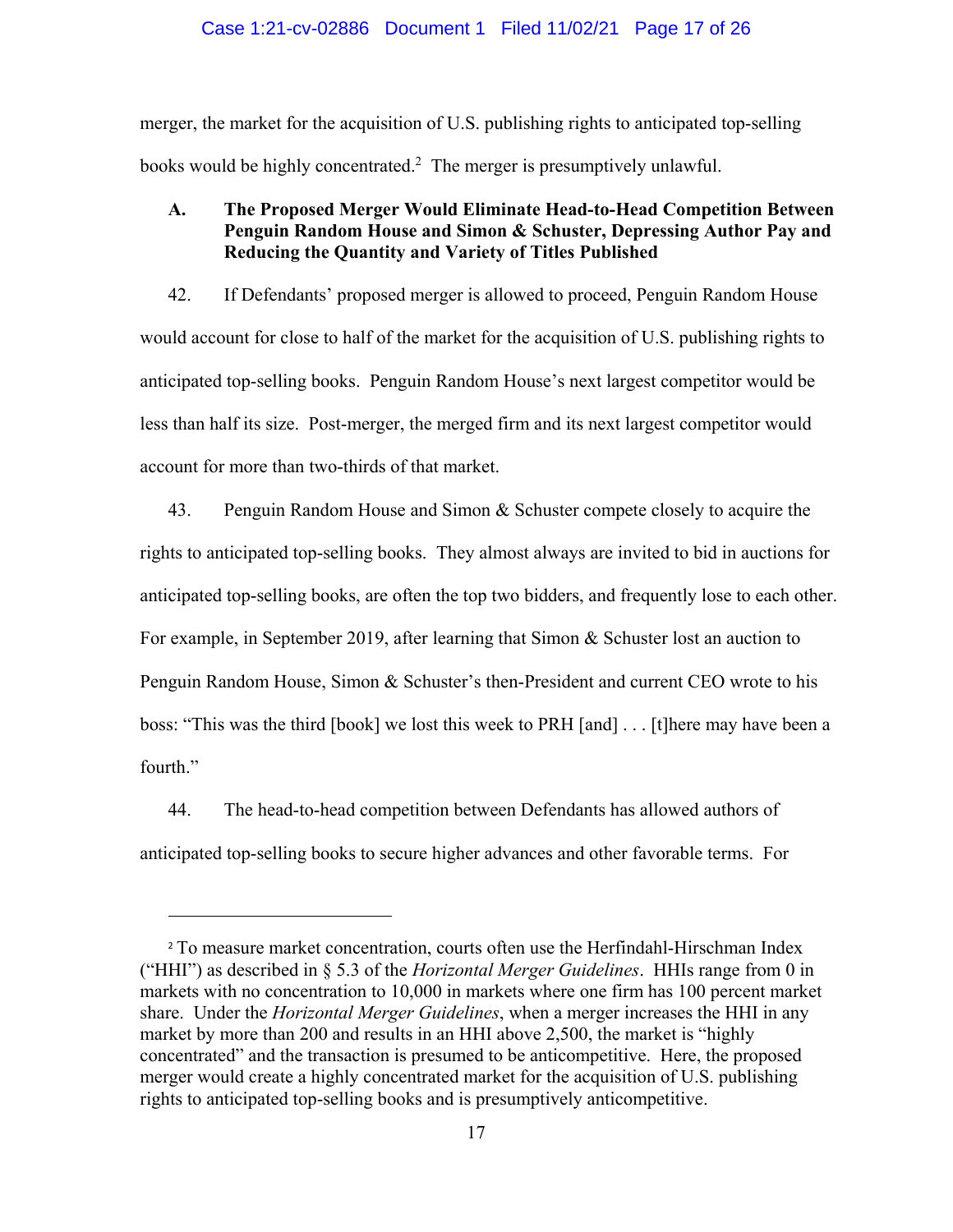#### Case 1:21-cv-02886 Document 1 Filed 11/02/21 Page 18 of 26

example, in January 2019, Simon & Schuster tried to acquire the memoir of a Grammy-Award winning singer and avoid competing in an auction by making a pre-emptive offer for \$5 million. After this initial offer was rejected, Simon & Schuster increased its bid to \$6 million, and Penguin Random House countered with \$7 million plus \$2.5 million in potential bonuses. Upon hearing of Penguin Random House's bid, Simon & Schuster's then-President emailed his boss: "I'm concerned that if we offer less than \$8 million, [the author's agent] will go back to PRH. She said they were willing to offer more." Simon  $&$  Schuster eventually won with a bid of \$8 million.

45. In mid-2019, Penguin Random House, Simon & Schuster, and Hachette were invited to bid on a book proposal based on a Broadway play. Penguin Random House and Simon & Schuster submitted equivalent bids; Hachette's was lower. The author's agent then asked for "best bids" from Penguin Random House and Simon & Schuster, both of which knew they were competing against the other. Simon & Schuster submitted a bid of \$1.4 million, whereas Penguin Random House's bid was closer to \$1.25 million. Upon learning this, Penguin Random House's U.S. CEO agreed to match Simon & Schuster at \$1.4 million. At that point the auction was a dead-heat, with each publisher trying to win the "beauty contest" between them by pointing to the superior services each could provide to the author, including marketing, publicity, and editorial support. As Simon & Schuster's current CEO summed it up: "The choice is between Simon & Schuster and RH and we'll find out today." The author eventually chose Penguin Random House.

46. That same month, an agent sent a proposal to four of the Big Five publishers for a book on the Mueller investigation. Only Simon & Schuster and Penguin Random House submitted offers. After hearing that its bid of \$625,000 was lower, Simon & Schuster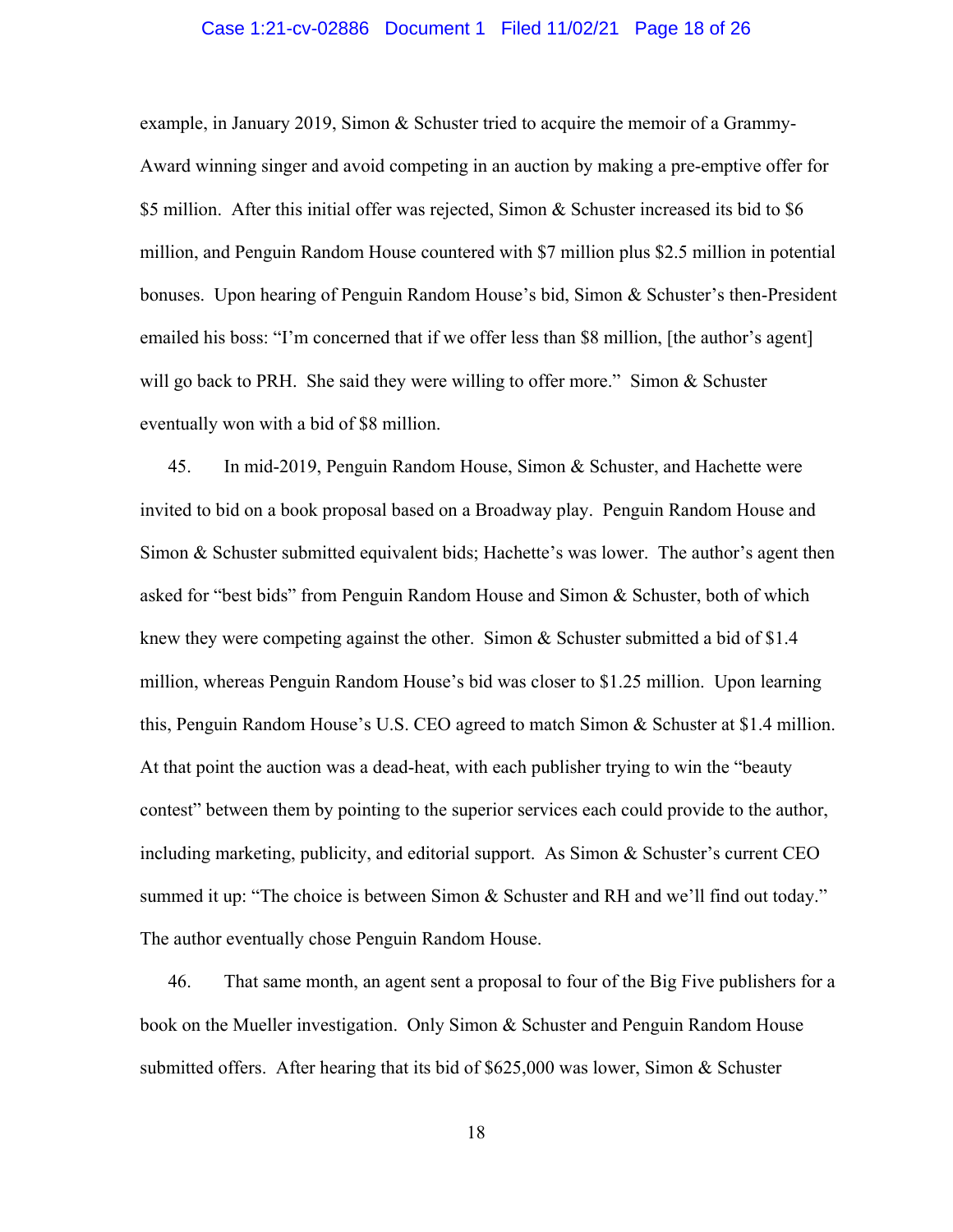## Case 1:21-cv-02886 Document 1 Filed 11/02/21 Page 19 of 26

increased its bid to \$1.5 million. A senior Simon & Schuster executive told the agent that Simon & Schuster had not offered her agency "an advance of this magnitude to a new author in the nine years I've been here." Penguin Random House increased its offer to \$1.5 million plus up to \$500,000 in sales bonuses. After hearing that the author chose Penguin Random House, the Simon & Schuster executive wrote the CEO: "I did everything I could and we lost to Random House … Frustrating."

47. In 2020 Penguin Random House and Simon & Schuster competed in an auction for a book on gender inequality. After the first round, three bidders remained, including Penguin Random House and Simon & Schuster, with Simon & Schuster submitting the highest bid at \$475,000. After the third bidder dropped out, Simon & Schuster and Penguin Random House drove the bidding up to \$625,000 and \$650,000 respectively. Subsequently, the agent asked for best and final bids, and Simon & Schuster bid \$750,000. Suspecting that it was bidding against Simon & Schuster, Penguin Random House stretched its bid to \$775,000. After winning the contract, the acquiring editor emailed her colleague: "we prevailed over . . . S&S." Her colleague replied: "[W]e got this one, and over stiff competition."

48. Penguin Random House and Simon & Schuster again went down to the wire in another fierce contest for an author's debut novel. After multiple rounds of bidding, the author's agent announced that only the two top bidders would be allowed to continue. Penguin Random House and Simon & Schuster were the two highest at \$510,000 and \$525,000, respectively. They continued bidding against one another for several additional rounds. Upon hearing that the other bidder had put in a final offer just shy of \$700,000, Simon & Schuster increased its offer from \$525,000 to \$700,000 and won the auction.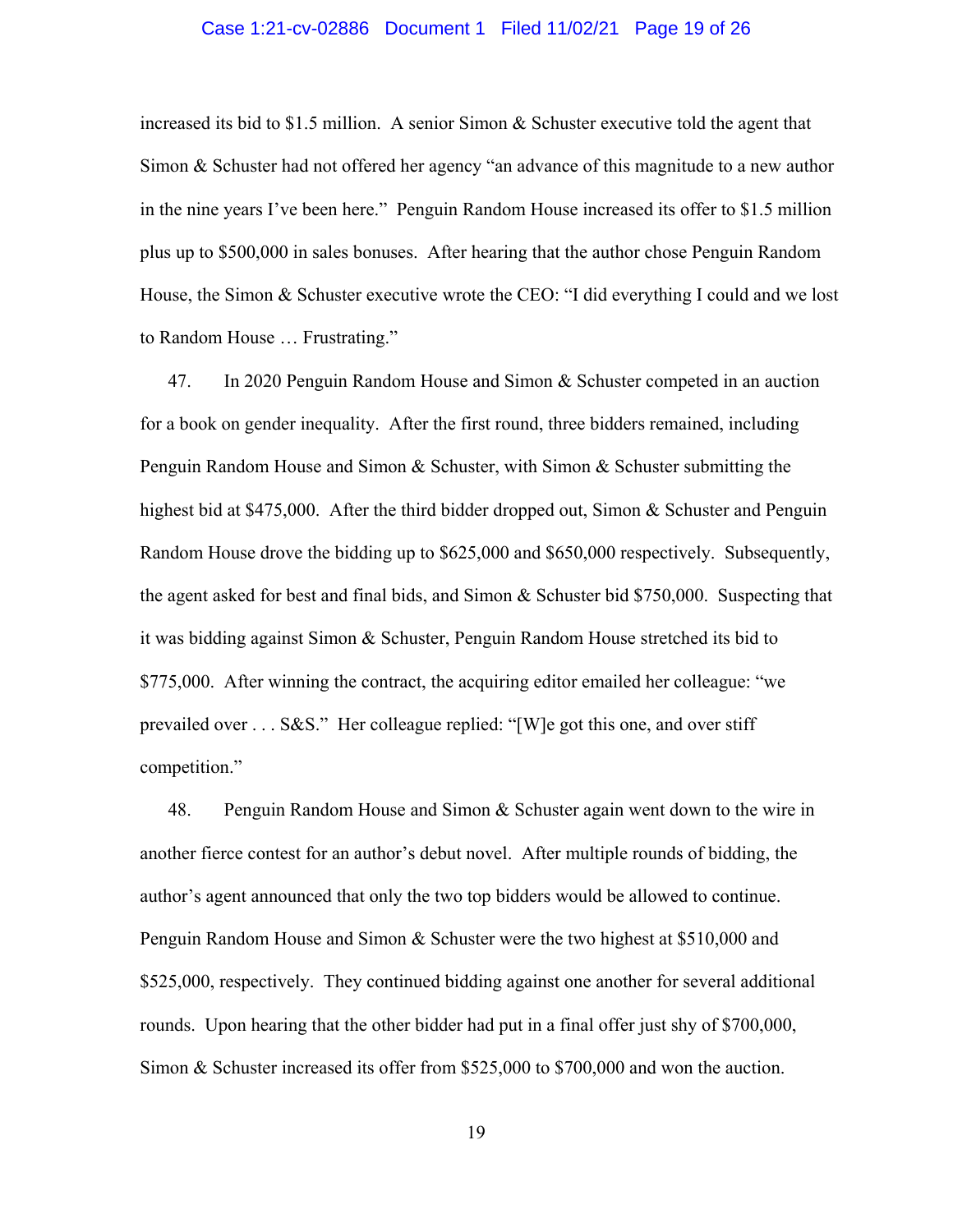#### Case 1:21-cv-02886 Document 1 Filed 11/02/21 Page 20 of 26

49. Penguin Random House and Simon & Schuster also competed for a book on the opioid epidemic in an auction in early 2020. When the bidding reached \$645,000 after several rounds, the other bidders dropped out leaving Penguin Random House and Simon  $\&$ Schuster as the only remaining bidders. Penguin Random House and Simon & Schuster then went back and forth with competing bids for multiple rounds, with Penguin Random House eventually prevailing with a winning bid of \$825,000.

50. In the broader product market for content acquisition, the merger would harm a wide spectrum of authors who benefit from competition between Penguin Random House and Simon  $\&$  Schuster today. While smaller publishers can be competitive alternatives for some authors whose works are not anticipated to be top sellers, the merger is likely to harm any author who views Penguin Random House and Simon & Schuster as close substitutes and would benefit from head-to-head bidding by these competitors. For example, Penguin Random House and Simon & Schuster were the final two bidders for a book by a freelance science journalist, and their direct competition drove the final advance up substantially above Penguin Random House's initial offer. Penguin Random House's successful final bid was \$15,000 higher than Simon & Schuster's best bid, a difference the author indicated would help pay for her son's college tuition. The fact that smaller publishers may be an acceptable alternative for certain authors will not protect other authors who have benefitted from competition between Penguin Random House and Simon & Schuster, and would continue to benefit in the future if the merger is enjoined.

51. By eliminating the head-to-head competition between Penguin Random House and Simon & Schuster, the proposed merger would likely result in authors earning less for their books. Because many authors do not earn out their advances, the advance often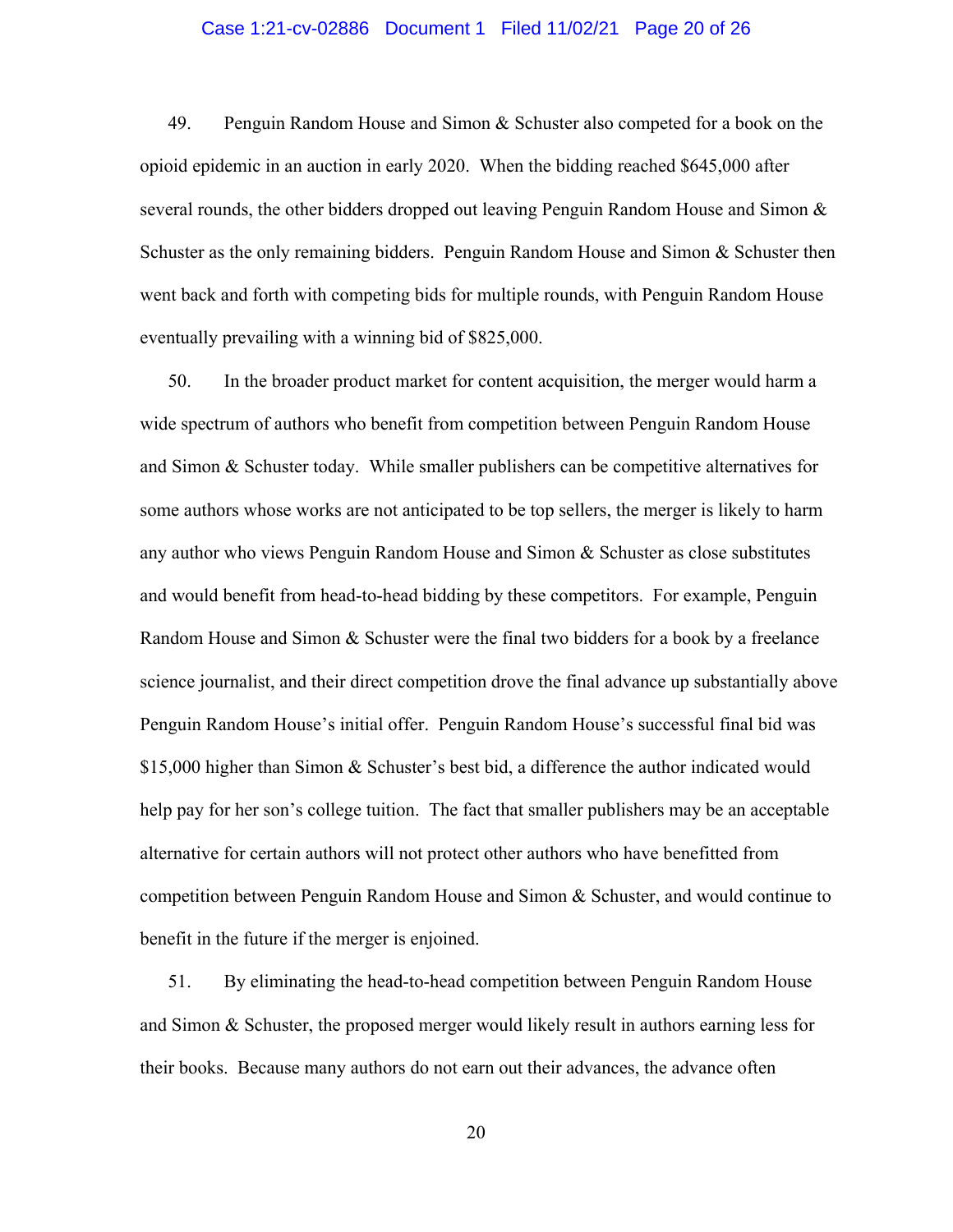#### Case 1:21-cv-02886 Document 1 Filed 11/02/21 Page 21 of 26

represents the sum total of an author's compensation. A reduction in author compensation is likely to lead to fewer authors being able to make a living from writing and fewer and less diverse books being published.

# **B. Penguin Random House's Proposed Acquisition of Simon & Schuster Would Facilitate Coordination Among the Remaining Big Five Publishers**

52. In addition to eliminating head-to-head competition, the proposed merger is also likely to reduce competition by facilitating coordination between the remaining major publishers. The market structure of the publishing industry already is conducive to coordinated behavior. A few large players dominate the industry and the terms of author contracts, other than advances, have become fairly standardized over time. For example, royalty rates are typically identical among the Big Five publishers and are rarely negotiable. Similarly, audio rights used to be negotiated separately but the Big Five publishers now generally demand that authors bundle audio rights with print and electronic rights. If this merger is allowed to proceed, the Big Five would be reduced to the Big Four, with the merged firm nearly twice as large as its next largest competitor. Penguin Random House would thereby cement its position as the key leader for other publishers to follow. With fewer players and an obvious leader, the Big Four would likely find it easier to reach and sustain a consensus that harms authors through coordination. For example, the new Big Four could tacitly agree to extract a broader scope of rights by requiring authors to sell worldwide publishing rights (instead of U.S. or North American-only publishing rights), or they could pay out advances in smaller increments or over longer periods of time. Information about rival publishers' actions is widely available in this industry, and communications between employees of rival publishers is common, making deviations from any industry understanding or agreement more easily detectable.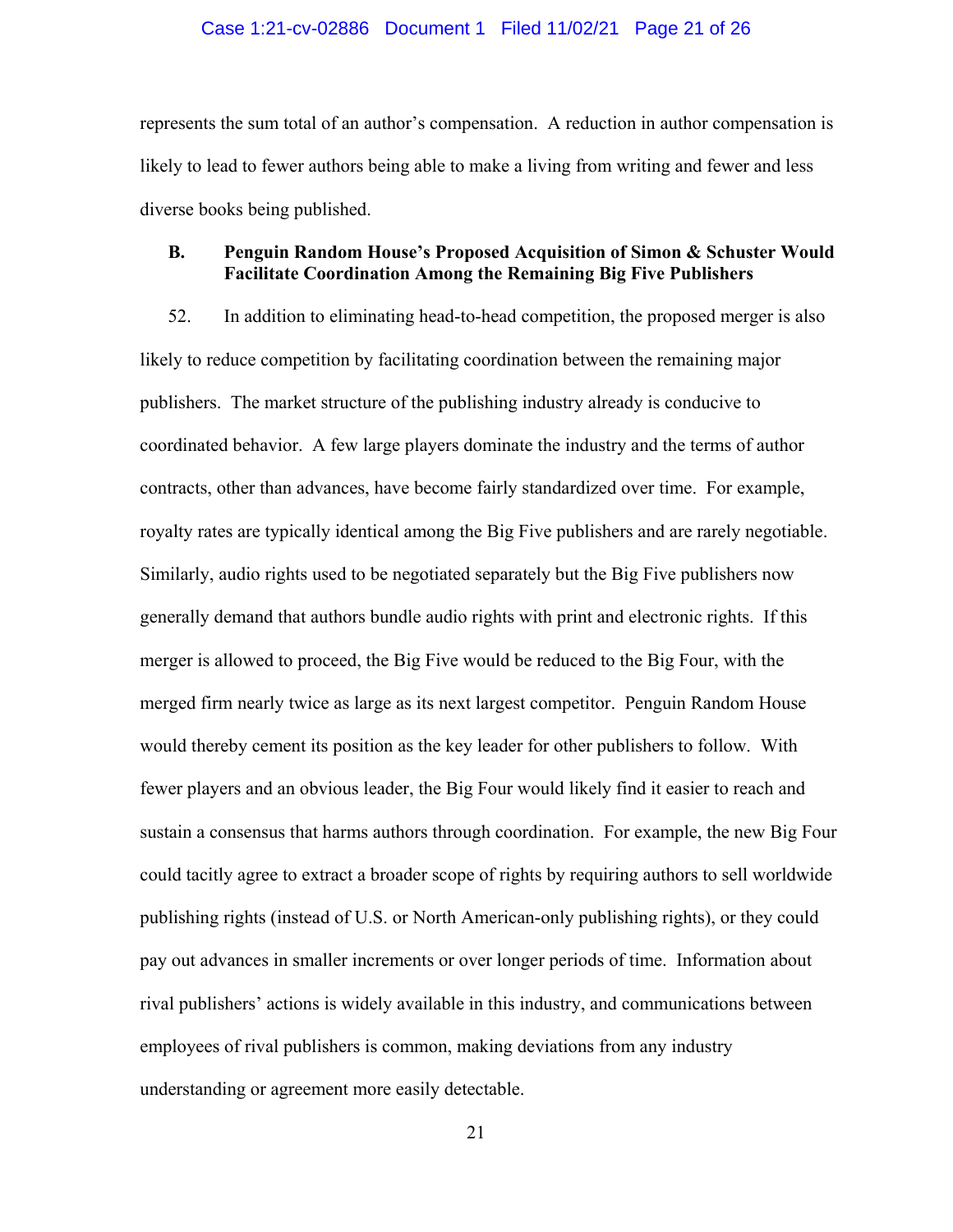## Case 1:21-cv-02886 Document 1 Filed 11/02/21 Page 22 of 26

53. The risks of post-merger coordination are substantial. The Big Five have a history of collusion. In 2012 the United States filed a complaint in the District Court for the Southern District of New York alleging that five publishers—including Penguin and Simon & Schuster—conspired with Apple to increase the prices of e-books. After a trial, the District Judge found that Apple and the publishers had indeed engaged in a price-fixing conspiracy in violation of Section 1 of the Sherman Act, a judgment that was affirmed by the Second Circuit.

## **LACK OF COUNTERVAILING FACTORS**

### **A. Entry Barriers are High and Will Increase With this Merger**

54. There are high barriers to economically meaningful entry or repositioning in the markets for content acquisition, and thus new entry or repositioning by existing competitors is unlikely to prevent or counteract the proposed acquisition's likely anticompetitive effects. It can take many years and significant financial investment for a publisher to accumulate a stable of backlist titles, which are a crucial source of revenue used to fund author advances for new books. In addition to sufficient financial resources, infrastructure and scale, a publisher needs name recognition and a demonstrated track record to convince authors of anticipated top-selling books to consider switching publishers. Because authors must entrust their work to a publisher for the entire lifecycle of a book (often spanning years), it is important to authors of anticipated top-selling books that a publisher has a proven track record of producing commercially successful books. One internal Bertelsmann analysis of the potential merger succinctly described the barriers to entry as "high (mainly reputation, distribution)."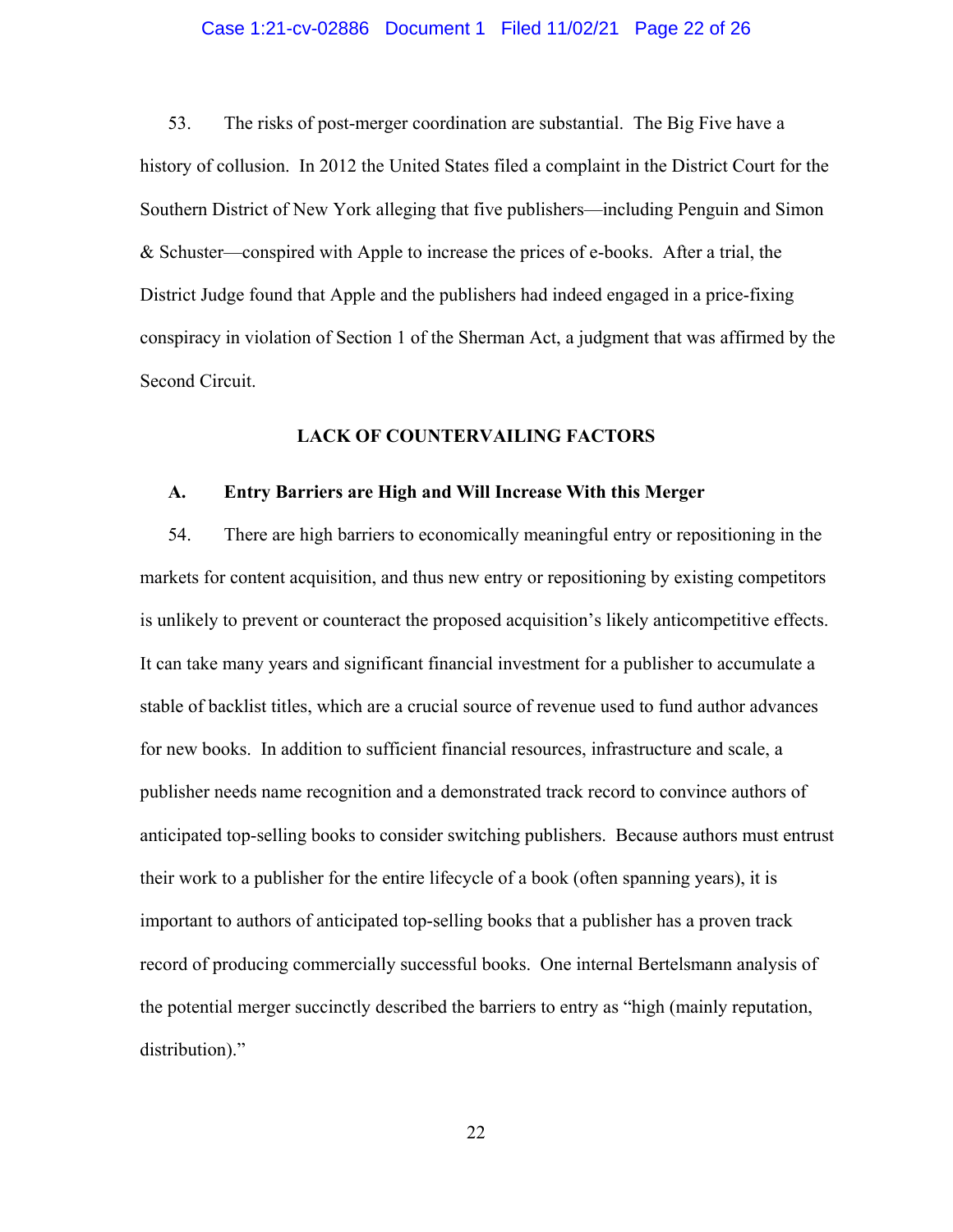### Case 1:21-cv-02886 Document 1 Filed 11/02/21 Page 23 of 26

55. In addition, many smaller publishers lack distribution capabilities and depend upon Penguin Random House and Simon  $\&$  Schuster for distribution services. These services include: selling books to retailers and other customers; warehousing; order fulfillment and shipping (often referred to as "pick, pack, and ship"); invoicing and collections; and returns processing. The merged firm would have even greater control over distribution services, giving it more power over competitors and allowing Defendants to raise competitors' costs or enhance barriers to entry or re-positioning.

## **B. There Are No Merger-Specific Efficiencies that Outweigh the Likely Harm to Competition from this Merger**

56. Defendants have claimed that the proposed acquisition would generate synergies by combining the operations of Penguin Random House and Simon & Schuster. But Penguin Random House's own executives have raised doubts about these synergy claims. For example, Penguin Random House's COO, who is charged with integrating Simon & Schuster into Penguin Random House, has characterized the "synergies task" as "extremely aggressive." Similarly, Penguin Random House's Global CEO testified that he is "not convinced" that Penguin Random House's U.S. management will take the steps necessary to achieve the planned synergies. To the extent the proposed transaction would result in any verifiable, transaction-specific efficiencies in the alleged relevant markets, such efficiencies are unlikely to outweigh the transaction's likely anticompetitive effects.

# **C. This Merger Will Not Provide a Counterweight to Amazon's Alleged Buying Power**

57. Although Penguin Random House has publicly stated that the merger with Simon & Schuster will provide a counterweight to Amazon's alleged buying power, its internal documents tell a different story: Penguin Random House plans to embrace Amazon even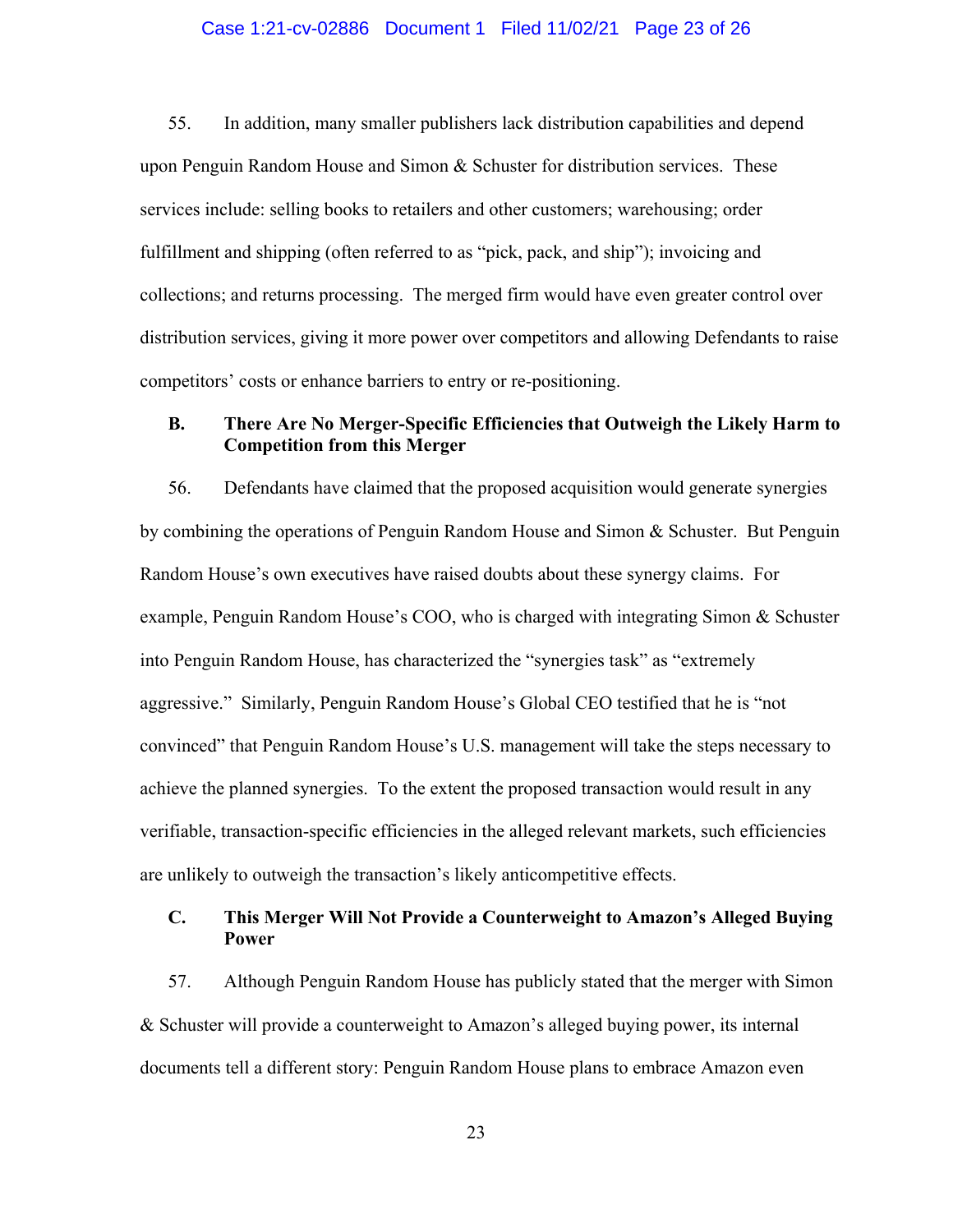#### Case 1:21-cv-02886 Document 1 Filed 11/02/21 Page 24 of 26

more closely after the merger. For example, in seeking approval from Bertelsmann's Supervisory Board to pursue Simon & Schuster, Penguin Random House executives stated that the acquisition would advance their "[g]oal" to be an "[e]xceptional partner for Amazon." Penguin Random House's Global CEO has also refuted this claim. When asked whether he viewed the proposed merger as a counterweight to Amazon, he replied: "No, I've never, never bought into that argument… I am convinced it is not the case in the coming together of Penguin Random House and Simon & Schuster."

## **D. Penguin Random House's Proposed "Fix" Would Not Preserve Competition Between Defendants**

58. Aware of the competitive concerns raised by agents and authors, as well as the ongoing antitrust scrutiny of this merger by the United States, Defendants have tried to salvage their deal by making an unenforceable promise to continue competing after the merger is consummated. On September 20, 2021 Penguin Random House announced that, after the merger, it would allow Penguin Random House imprints and legacy Simon  $\&$ Schuster imprints to continue bidding against one another up to an unspecified amount. In short, after securing nearly half the market for publishing rights to anticipated top-selling books, Penguin Random House asks this Court to trust that Penguin Random House will not use its market power to maximize profits for the benefit of its shareholders but rather, it will essentially compete with itself to reduce those profits. This proposal defies economic sense, can be evaded or violated without detection, and is unenforceable.

### **VIOLATIONS ALLEGED**

59. If allowed to proceed, Penguin Random House's proposed acquisition of Simon & Schuster would eliminate competition between Penguin Random House and Simon &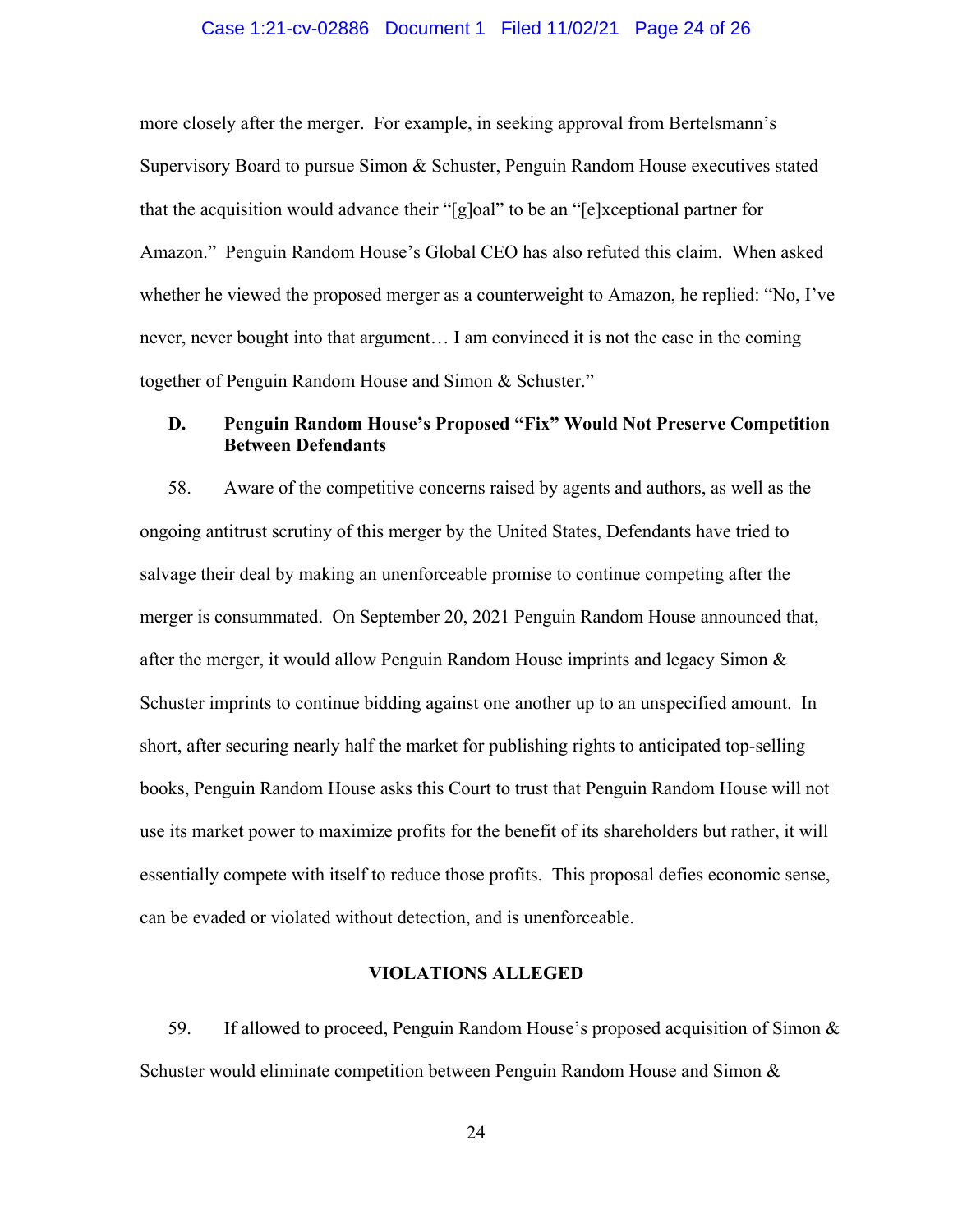#### Case 1:21-cv-02886 Document 1 Filed 11/02/21 Page 25 of 26

Schuster and would likely lessen competition substantially in the markets for content acquisition in the United States in violation of Section 7 of the Clayton Act, 15 U.S.C. § 18.

- 60. Among other things, the transaction would:
	- a. eliminate competition between Penguin Random House and Simon & Schuster;
	- b. facilitate coordination between the combined firm and the remaining Big Five publishers;
	- c. likely cause author income to be less than it would be otherwise;
	- d. likely cause a reduction in the quantity and variety of books published by the merged firm; and
	- e. likely reduce quality, service, choice, and innovation.

## **REQUEST FOR RELIEF**

- 61. The United States requests:
	- a. that Penguin Random House's proposed acquisition of Simon & Schuster be adjudged to violate Section 7 of the Clayton Act, 15 U.S.C. § 18;
	- b. that the Defendants be permanently enjoined and restrained from carrying out the proposed acquisition of Penguin Random House by Simon & Schuster or any other transaction that would combine the two companies;
	- c. that the United States be awarded costs of this action; and
	- d. that the United States be awarded such other relief as the Court may deem just and proper.